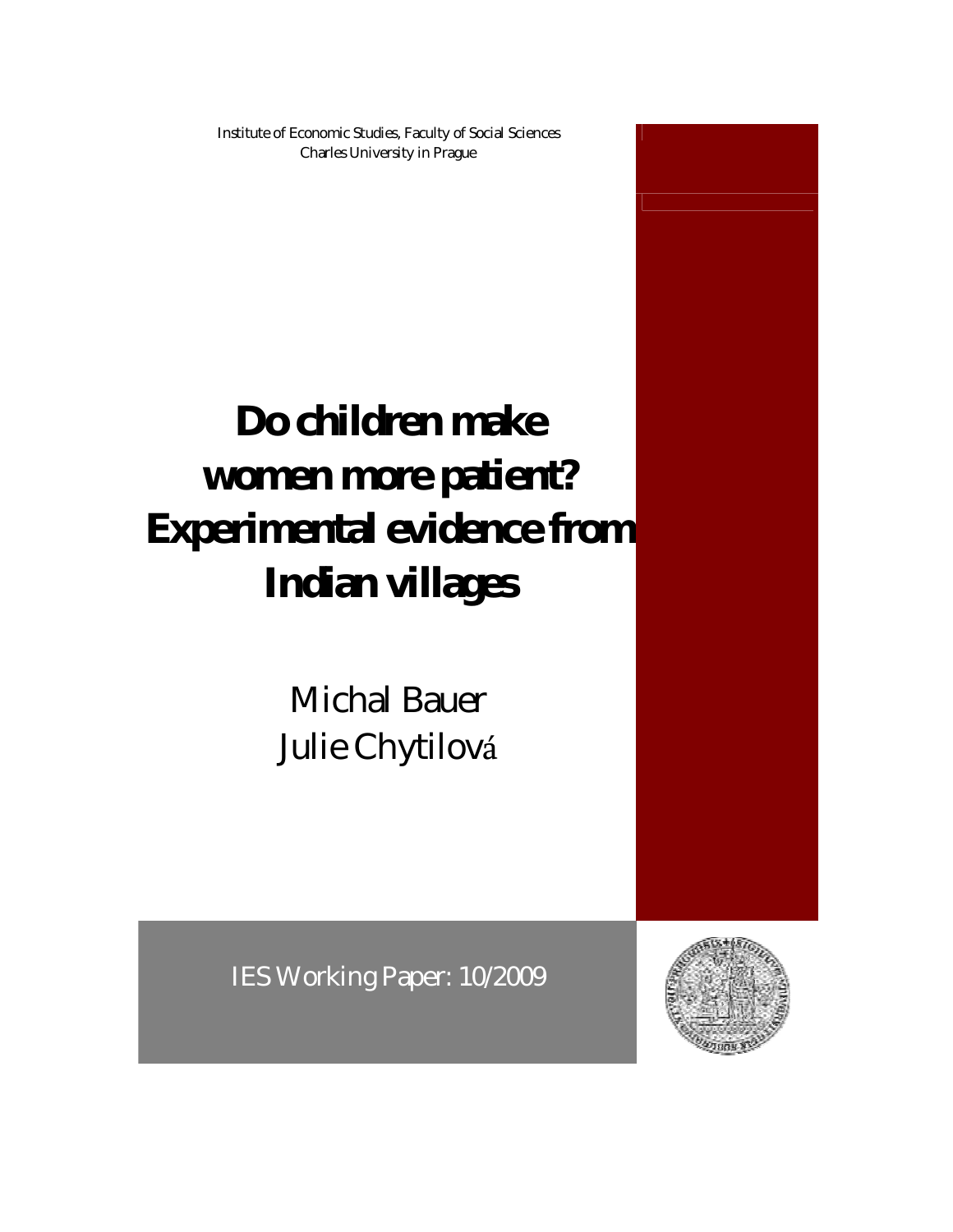Institute of Economic Studies, Faculty of Social Sciences, Charles University in Prague

[UK FSV – IES]

Opletalova 26 CZ-110 00, Prague E-mail : ies@fsv.cuni.cz http://ies.fsv.cuni.cz

Institut ekonomických studií Fakulta sociá lních věd Univerzita Karlova v Praze

> Opletalova 26 110 00 Praha 1

E-mail : ies@fsv.cuni.cz http://ies.fsv.cuni.cz

**Disclaimer**: The IES Working Papers is an online paper series for works by the faculty and students of the Institute of Economic Studies, Faculty of Social Sciences, Charles University in Prague, Czech Republic. The papers are peer reviewed, but they are *not* edited or formatted by the editors. The views expressed in documents served by this site do not reflect the views of the IES or any other Charles University Department. They are the sole property of the respective authors. Additional info at: ies@fsv.cuni.cz

**Copyright Notice**: Although all documents published by the IES are provided without charge, they are licensed for personal, academic or educational use. All rights are reserved by the authors.

**Citations**: All references to documents served by this site must be appropriately cited.

**Bibliographic information**:

Bauer, M., Chytilová , J. (2009). " Do children make women more patient? Experimental evidence from Indian villages " IES Working Paper 10/2009. IES FSV. Charles University.

This paper can be downloaded at: http://ies.fsv.cuni.cz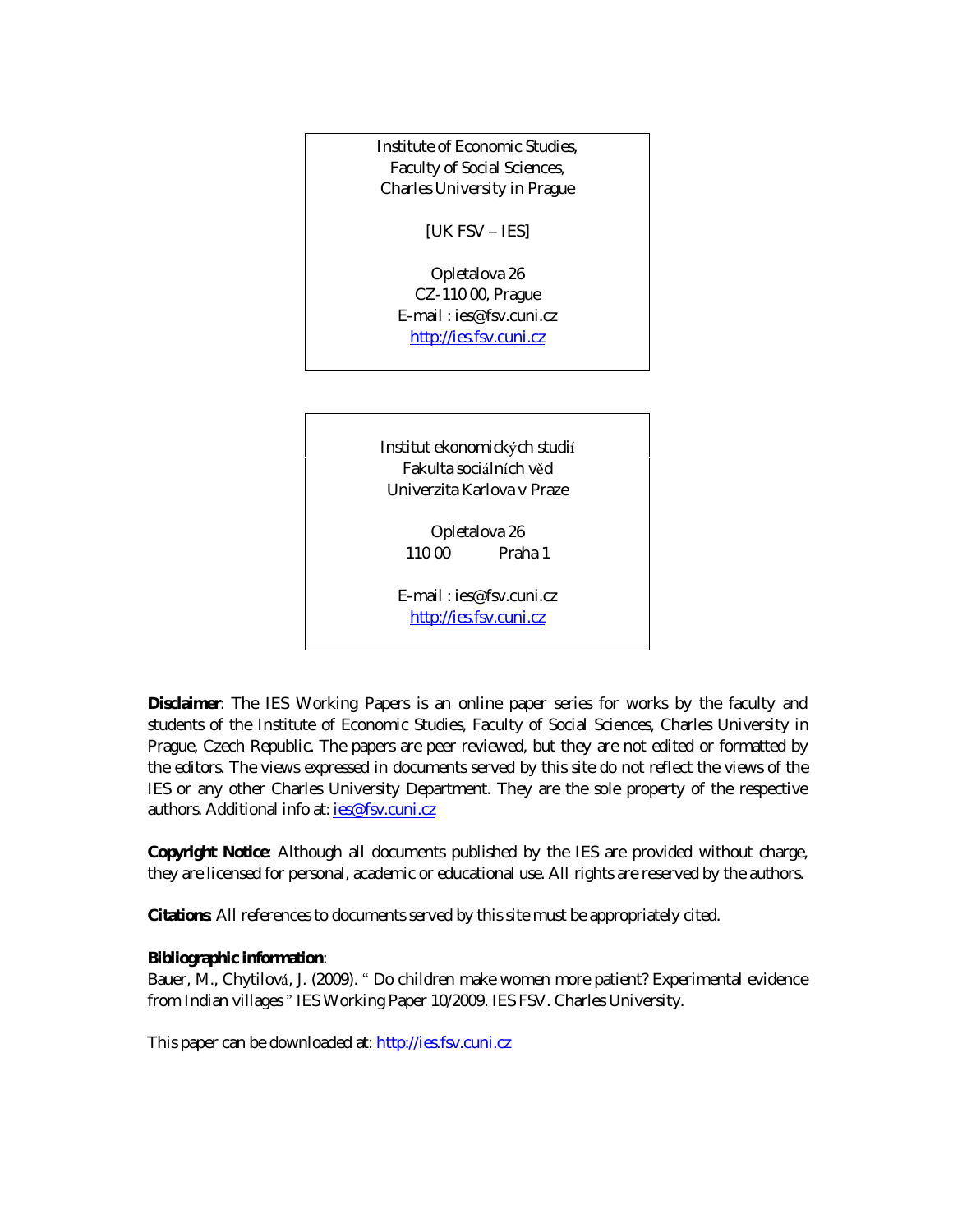## **Do children make women more patient? Experimental evidence from Indian villages**

## Michal Bauer\* Julie Chytilová #

\* IES, Charles University Prague E-mail: bauerm@fsv.cuni.cz

# IES, Charles University Prague E-mail: chytilova@fsv.cuni.cz

February 2009

**Abstract:**

This paper studies gender heterogeneity in preferences. We used experimental methods to elicit the subjective discount rate and attitude toward risk in Indian villages. Results show that women made more patient choices than men and that their discount rate is related to number of children. No gender difference is found for individuals without children. Women's discount rate declines up to four children, whereas men's does not decline. Our findings suggest that conflictual interactions within a household are more likely when a couple has young children, and hence, spousal heterogeneity in patience is at its greatest.

**Keywords**: subjective discount rate; gender; experiment; India

**JEL:** C93, D13, 012

#### **Acknowledgements**

We thank BPKS and Caritas Prague for collaboration on the field work and J. Kabatová , D. Mascarenhas, S. Crasta and L. Perreira for excellent research assistance. We thank R. Fernandez, R. Filer, B. Forbes, I. Gang, D. Malunda, A. Mayer, J. Morduch, D. Munich, A. Ortmann, S. Pratap, D. Ray and D. Thomas for valuable comments in various stages of the project. All opinions and errors are our own.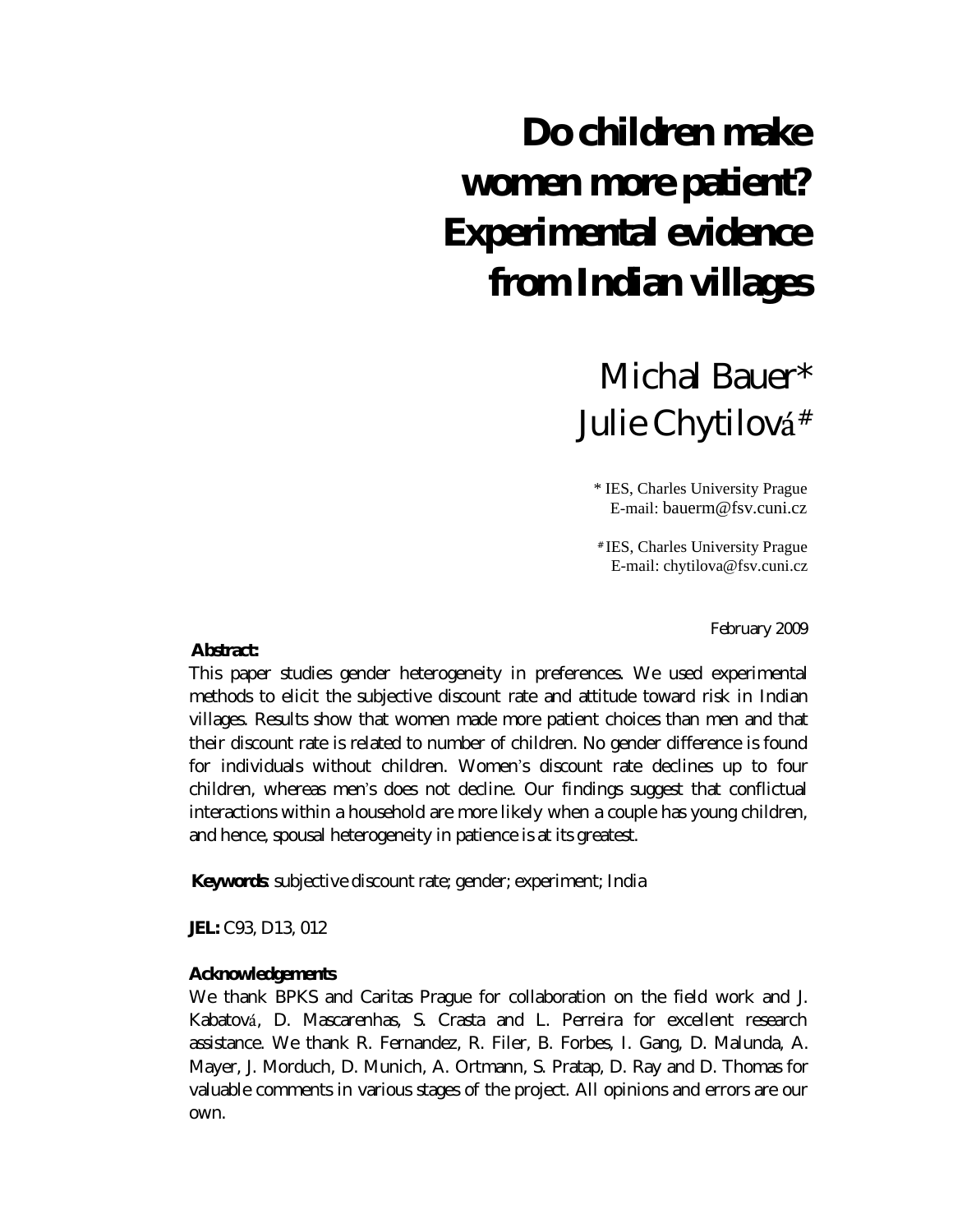#### **I. Introduction**

-

The idea that men and women have heterogeneous preferences has been a cornerstone of a growing literature on intra-household resource allocation. Many empirical observations of behavior in various contexts support the view that women often make more developmentgermane choices than men<sup>1</sup>. It has been reported that a greater income share in the hands of women leads to higher child survival probability (Thomas, 1990), enhances anthropometric status of girls (Duflo, 2003), increases educational expenditures (Quisumbing and Maluccio, 2003), and reduces the budget shares of alcohol and cigarettes (Hoddinott and Haddad, 1995)<sup>2</sup>. The experience of microfinance institutions gives women an equally favorable record. Armendáriz and Morduch (2005) provide numerous examples of substantially lower repayment difficulties for women compared to men. Pitt and Khandker (1998) report a larger positive effect of microcredit on schooling and household assets when women are participants.

What drives these behavioral differences remains unclear, however. It could be that women are more patient, have fewer self-control difficulties, are more risk averse, or simply feel more concern about others.<sup>3</sup> Muhammad Yunus (2002, p.374), for example, mentions all these components of the utility function in his explanation of the positive experience of the Grameen Bank with women: "… women have a longer vision than men. Men are more likely to enjoy what they've got right away, and they are generally more impulsive. But a woman is more likely to have a very consistent vision for the future. She wants a better life and to build security for her and for her family." Moreover, we do not know if the preference heterogeneity between genders is immutable or if it varies throughout the lifetime and could be explained by observable economic characteristic or family background.

Lab experiments organized in the field can be a powerful tool to shed light on these questions and complement the literature on intra-household decision-making, which is primarily concerned with the bargaining process within the household and assumes preference heterogeneity. Our study applies an experimental methodology in field labs<sup>4</sup> organized in villages in Karnataka, India, to elicit individual time discounting and attitude toward risk on a sample of more than 500 individuals. We complemented the experimental responses with a

<sup>&</sup>lt;sup>1</sup> This idea also affected policy. For example, the conditional cash transfers (PROGRESA) in Mexico are given to women and many microfinance initiatives are specifically targeted at women.

 $2^2$  For a surveying article on intra-household models and evidence, see Xu (2007).

<sup>3</sup> Complementary to our paper is a study of Ashraf (2005) whose experiments in the Philippines show that contextual differences have substantial effect on intra-household decisions and may potentially exacerbate the intrinsic differences in preferences.

<sup>&</sup>lt;sup>4</sup> Artefactual field experiments using the classification of Harrison and List (2004).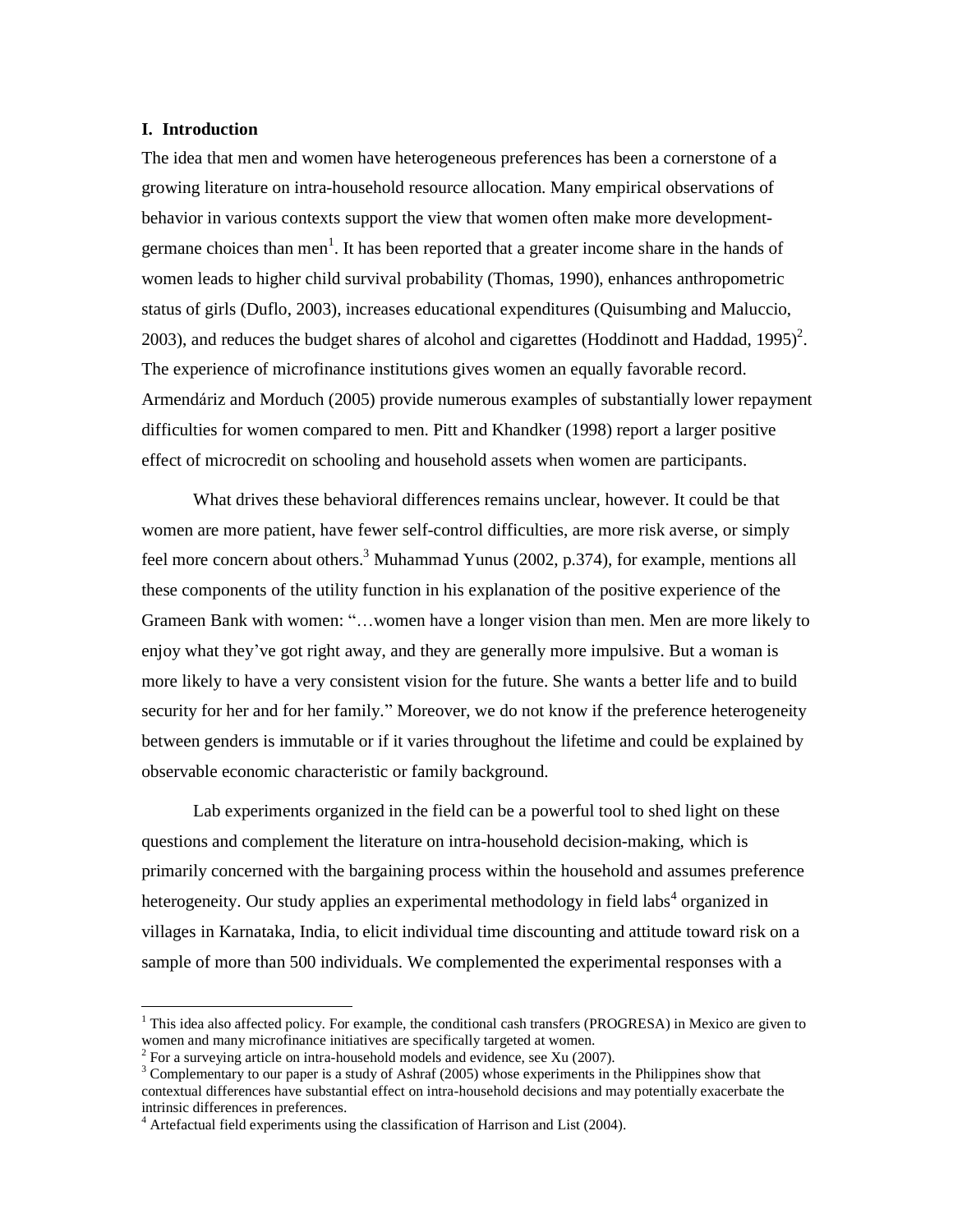detailed survey of individual economic and demographic characteristics. We find significant gender differences in the level of patience, but not in the likelihood of having hyperbolic time preferences (being more impatient now than in the future) or attitude toward risk. In accordance with the observed patterns of behavior mentioned above, women emerged more patient than men in making choices between current tradeoffs and future tradeoffs.<sup>5</sup> Interestingly, the observed gender heterogeneity in patience is closely related with the number of children in a family.

In developed countries, many economic experiments are conducted using the student population. Although some studies identify gender differences in subjective discount rate (e.g. Kirby and Marakovic, 1996), for obvious reasons, this setting is not conducive to studying a link based on the number of children. Studies conducted by psychologists capture a wider variety of populations and the overall conclusion (Silverman 2003) is that women are better able than men to delay gratification. A few interesting studies in developing countries measured individual time discounting, although they did not focus on gender differences. Rubalcava et al. (2007) in Mexico and Ashraf et al. (2006) in the Philippines find that women are more patient than men; on the other hand Tanaka et al. (2007) in Vietnam and Pender (1996) in India do not find this relationship.

The remainder of this brief paper is organized as follows: In Section 2 we describe the sample and experimental methodology. Section 3 summarizes the main results. Section 4 discusses alternative explanations for the observed pattern and Section 5 concludes.

#### **II. Sample and experimental methodology**

-

The selection procedure was designed to generate an unusually varied sample of the rural population of the south-western Indian state of Karnataka. Data were collected in June 2007 in cooperation with the Indian NGO,  $BPKS<sup>6</sup>$  in Honavar and Haliyal taluks, (an administrative unit akin to a county, part of a larger district within a state). Figure 1 provides a map. Nine villages were selected from each taluk and in each village, 35 people older than fifteen years

<sup>&</sup>lt;sup>5</sup> During the experimental meetings the participants were given a lunch. Notably in this context, the majority of women did not eat the meal, but waited until the end of the session and brought it home to share it with their children. Men ate the lunch immediately.

<sup>&</sup>lt;sup>6</sup> BPKS is an Indian NGO whose mission is to support education for needy children. The organization was founded in 1991 and administers a child sponsorship program (school fees, uniforms and health care) for 5 000 children in northern Karnataka using funding from donors in the Czech Republic, the Slovak Republic, the Netherlands and Belgium.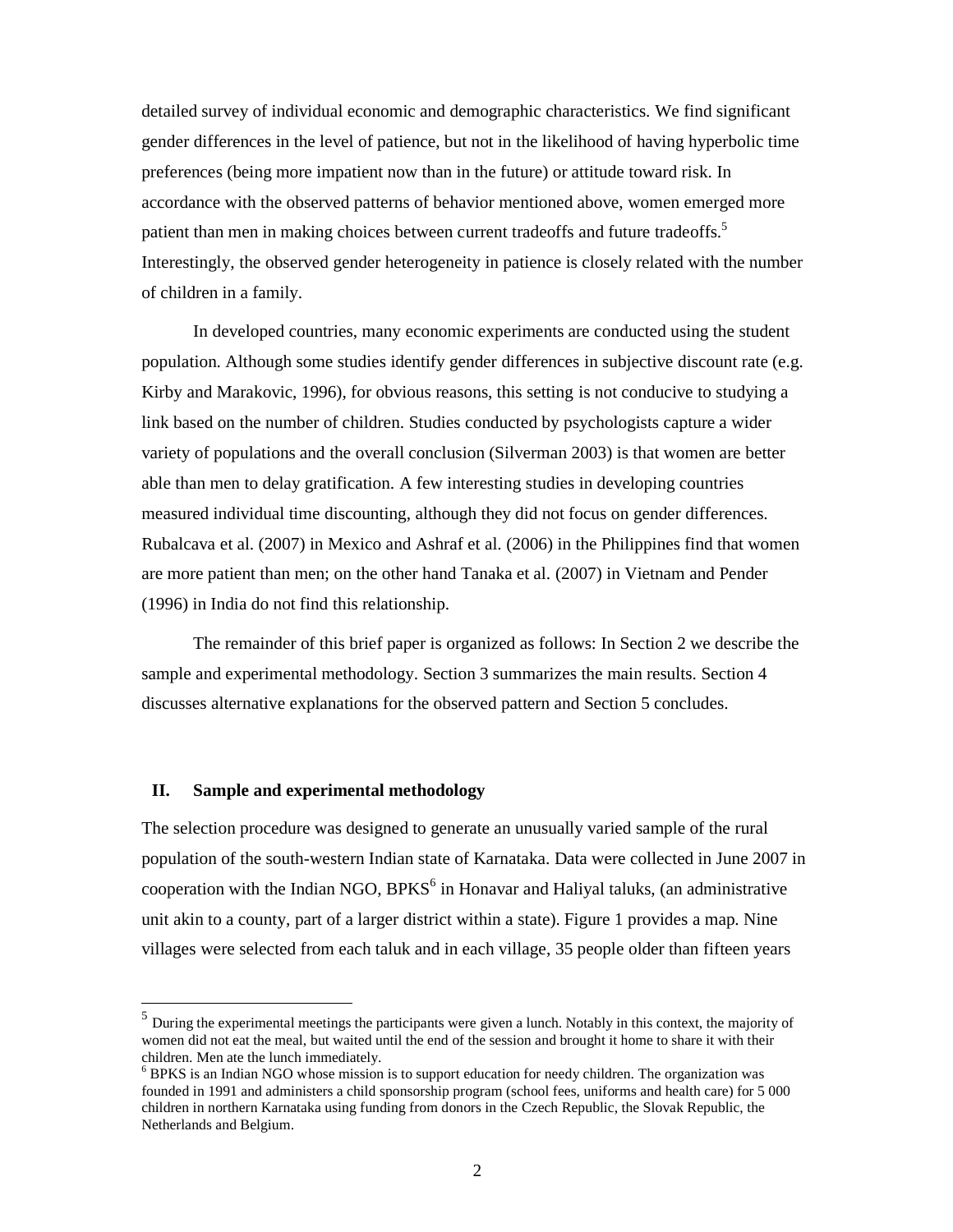were selected using a random walk method.<sup>7</sup> Those identified were invited to participate in the study, and 90 percent participated. Of the total number of 573 participants, there were no fewer than 25 from each village.

We used village meeting halls, typically schools, as field labs. Table 1 compares the sample characteristics with 2001 Karnataka census averages restricted to the population older than 15 years. Average age and education levels are not statistically different, but our sample has a higher proportion of married respondents (79 percent as compared to 67 percent in the entire state). This may reflect higher age of marriage in the urban areas included in the Karnataka average, while our respondents are villagers and therefore more likely to be married. Although the selection strategy was not intended to generate a sample representative of the entire rural Karnataka population, it captures most of its variety and in our opinion is exceptional for an experimental study with real rewards.

We employed a simple protocol to elicit discount rates, drawing on practices common in developed and developing countries (e.g. Harrison et al., 2002; Tanaka et al., 2007).<sup>8</sup> Respondents were asked to choose between receiving a smaller monetary amount earlier in time or a larger amount with a three months delay. For example: "Do you prefer Rs. 250 tomorrow or Rs. 300 three months later?<sup>" 9</sup> We posed five such questions to each individual, each question increasing the future amount while keeping the earlier amount constant. Thus, we made the choice to delay increasingly more attractive in each subsequent binary choice. The point at which an individual switched from choosing the earlier reward to the future reward gives an interval of her discount rate. In the analysis we use the arithmetic means of these intervals to approximate individual discount rates. If a participant switched more than once, nothing could be inferred about the discount rate and the observation was excluded from the analysis. $10$ 

-

<sup>&</sup>lt;sup>7</sup> The villages were randomly selected based on the 2001 Indian Census database. In three villages in each taluk, however, the BPKS did not have good access to or knowledge of the village head. These villages were replaced with others that were similar in size, distance to town and educational facilities to the ones originally selected.

<sup>&</sup>lt;sup>8</sup> In their surveying article, Cardenas and Carpenter (2005) classify this methodology as the "choice task method." For a discussion on relative advantages of using "choices task method" vs. alternative "matching-task method" see Frederick, et al. (2002). Our decision was largely made for simplicity given the low education levels in the area.  $9$  In July 2007 the exchange rate was 1USD= 40.2 Indian Rupees. In the area of our study Rs. 250 is

approximately a week's wage.

 $10$ <sup>10</sup> There were five percent of inconsistent responses, which are uncorrelated with observable characteristics. An additional four respondents did not answer other questions of interest. Both sets of respondents were excluded from the analysis, leaving a final sample size of 540 individuals.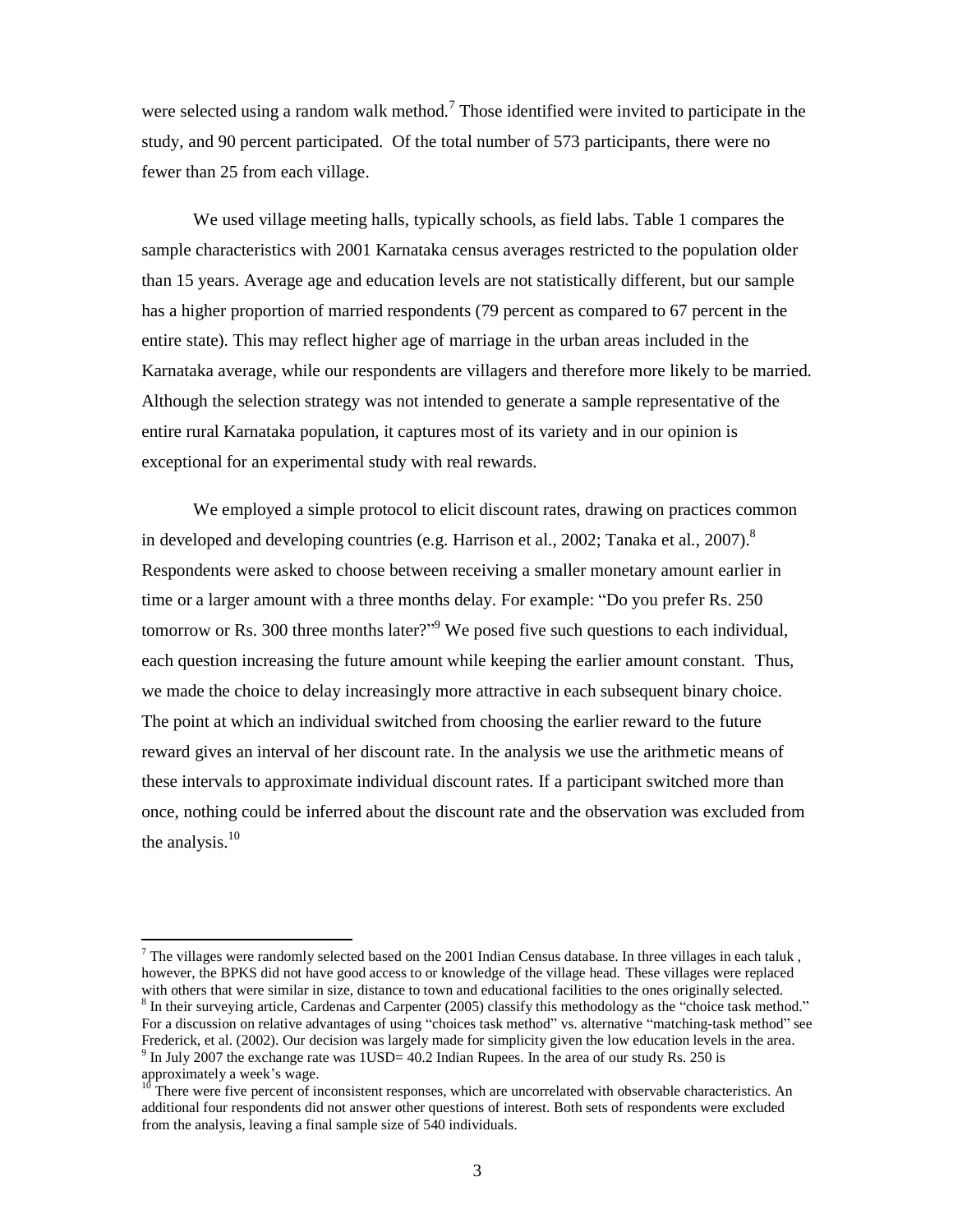The same series of binary choices were made at a further time frame: "Do you prefer Rs. 250 in one year time or Rs. 300 in one year and three months?" The time frame was shifted by exactly one year to avoid the possibility of confounding factors due to the seasonality of agricultural incomes or the regularity of local celebrations. For a complete list of binary choices involved, see Table 2. We denote the discount rate calculated from the current tradeoffs as the *current discount rate*, and that calculated from the future tradeoffs as the *future discount rate*.

We applied the front-end-delay method (Harrison et al., 2005; Pender, 1996) in the earlier time frame to control for potential confounds due to lower credibility and higher transaction costs associated with future payments. If participants lacked confidence that they would receive a reward in the future, they might tend to prefer the current reward irrespective of their actual discount rate. Therefore, no choices included payments on the day of the experimental session so that all rewards faced a similar "credibility discount". The future payments were guaranteed by cash certificates signed by the chief of the NGO, a local leader and a social worker familiar to the community.

To elicit aversion to risk we used a close replication of the simple protocol designed by Binswanger (1980) for peasants in ICRISAT villages and later used by Barr (2003) in Zimbabwe, among others. Each participant was asked to select one of six different gambles. Every gamble yielded either a high or a low payoff with a probability of 0.5. In each subsequent gamble the expected value increased jointly with the variance, allowing us to assign a degree of risk aversion.<sup>11</sup> Two sets of prizes were used. The first one was set at the level of amounts studied in the discount rate questions. The expected value of the least risky gamble was Rs. 250 and the higher payoff in the most risky gamble was Rs. 1000. The second set of prizes was lower, with the expected value of Rs. 30 for the least risky gamble and with the maximum payoff of Rs. 120 in the most risky gamble. The exact numbers for all the gambles are in Table 3.

Given the high proportion of illiterate respondents, much care was devoted to ensuring that participants correctly understood the experimental choices. Ten trained research assistants helped the illiterate respondents complete the questionnaire. Before the experimental choices were made, all rules were explained publicly. The experimenter also explained the principle of

-

<sup>&</sup>lt;sup>11</sup> We did not impose any particular structure on the individual utility function to derive an index of risk aversion. Instead, we labeled the gambles from 1 to 6, where 6 is the most risky gamble.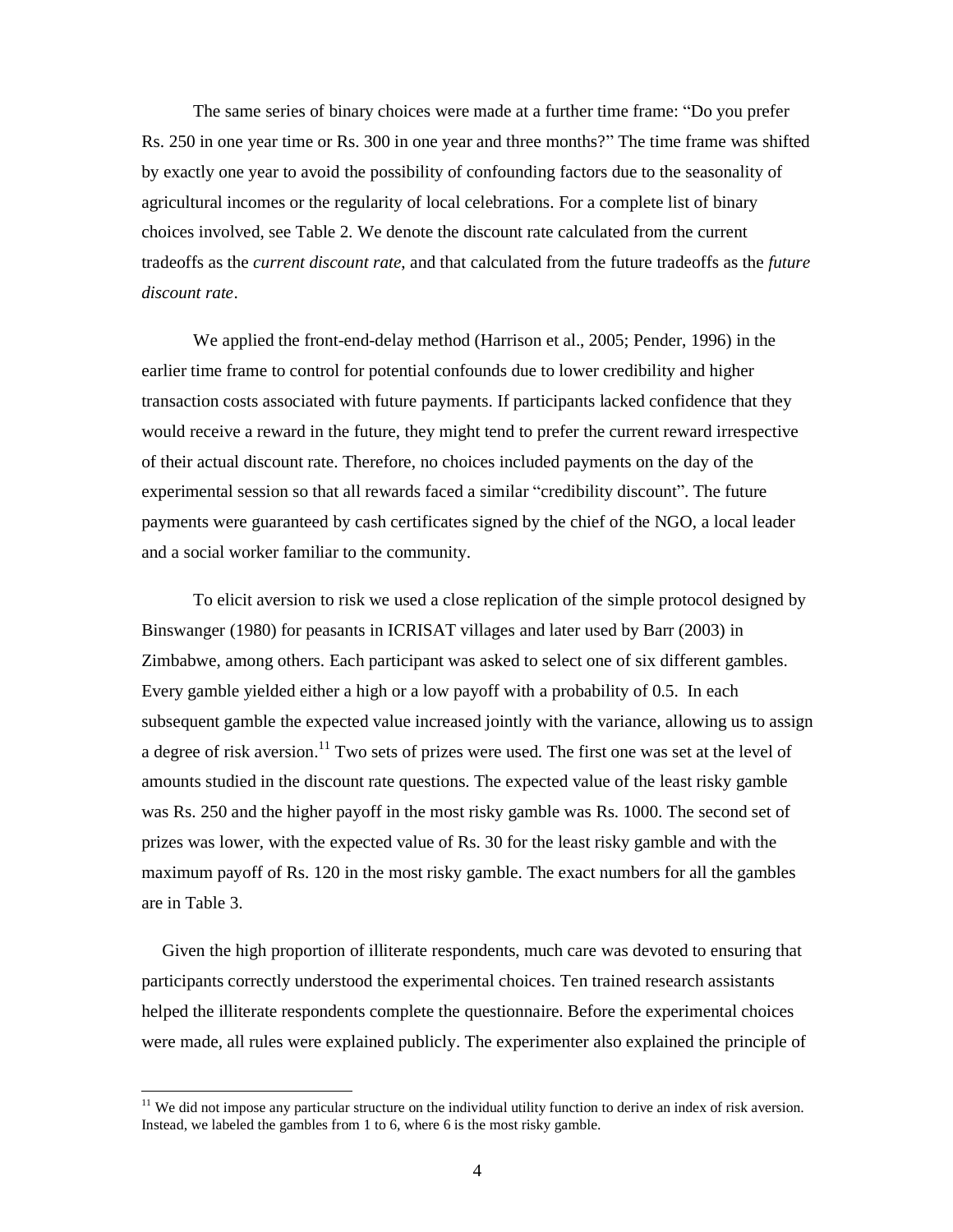cash certificates and simulated the randomization procedure based on simple tossing of pingpong balls. At the end of the session 20 percent of randomly selected respondents were paid or received certificates according to one of their choices.

#### **III. Results**

-

Table 4 presents the means and the standard deviations of subjective discount rates, likelihood of having hyperbolic preferences and attitude toward risk. Women are on average more risk averse, although the difference is not significant at any reasonable level. Adding controls for economic characteristics and family background does not change this result (not reported). We *do* observe substantial difference in the level of subjective discount rates. The current 3-months discount rate for men is 27.2%, whereas for women it is 21.6%. For the future discount rate the averages are 22.5% and 15.9%, respectively. For both discount rates the differences are significant at the 1% level. Similarly to Ashraf et al. (2006), we consider a person as having hyperbolic time preferences if her current subjective discount rate is greater than her future discount rate.<sup>12</sup> One third of our respondents are more impatient now than in the future and hence more likely to face self-control difficulties. We do not observe any significant gender difference in the likelihood of having hyperbolic preferences. This result holds with or without adding controls.

Tables 5 and 7 show how the discount rates are correlated with observable characteristics. First, we consider economic characteristics such as education, wealth, income and income fluctuations that are traditionally regarded as determinants of patience (Becker and Mulligan, 1997; Kirby et al., 2002; Tanaka et al., 2007). We find that more educated men are significantly more patient. For women, we also find a negative correlation with respect to education, although it is not statistically significant.<sup>13</sup> None of the other economic characteristics is correlated with women's patience.

Next we explore the relationship between subjective discount rates and family characteristics. For women, we find a u-shaped relationship with respect to number of children.

<sup>&</sup>lt;sup>12</sup> There are possible explanations other than hyperbolic preferences for why we observe more impatient choices with regard to current tradeoffs than for future tradeoffs, such as noise in the data, confusion of respondents or differential transaction costs and credibility of future payments. This issue is dealt with in bigger detail in other paper (Bauer et al., 2008), where it is shown that financial strategies of people with hyperbolic preferences comply with the predictions of psychological models and demand for commitment. We skip this discussion here, where the gender difference in the probability of having hyperbolic preferences is statistically insignificant.  $13$  This finding may also be due to lower variance in women's education, as  $45.1\%$  of women in our sample are illiterate, compared to 34.2% of men.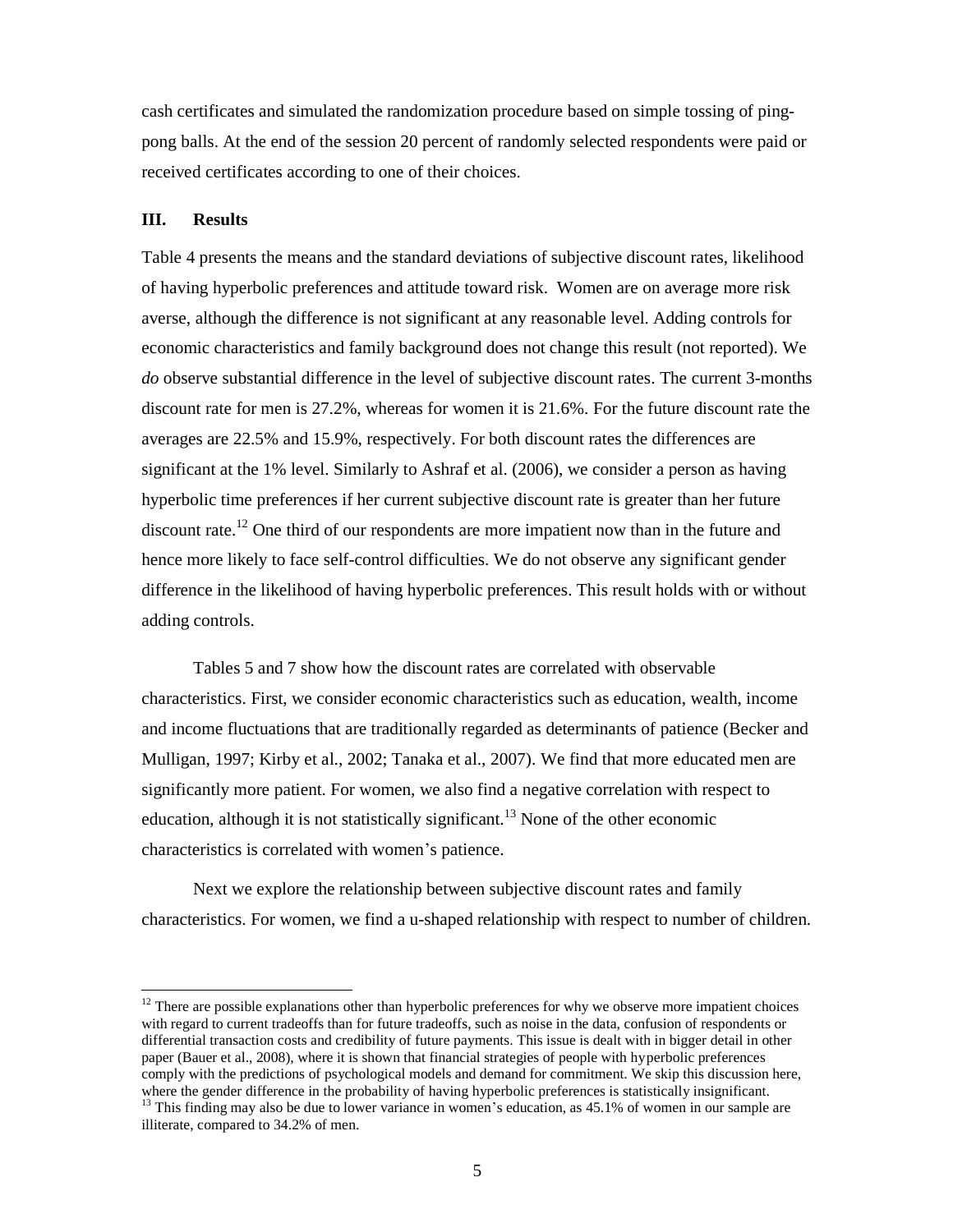In Figure 2 or Table 5 we observe that women without children younger than 18 years<sup>14</sup> have a current three-month discount rate of 25.1%, with one child 20.3%, and reach a minimum of 14.4% with four children. In our sample there are only eleven women who have more than four children younger than 18 years. These women seem to be overloaded by the needs of a large family in a sense that they need money immediately to satisfy the basic needs of the high number of children, and their discount rate ascends steeply to 30.6%.

This result could be due to other variables. In Table 7 we control for all other variables, in Table 8 we do the same for a sub-sample of married individuals.<sup>15</sup> We use a set of dummies, each for a different number of young children, to allow for a non-linear relationship. Our results (Table 7, columns 2 and 5) indicate the same u-shaped pattern for women as the simple averages; the effects are even more pronounced for married women (Table 8, columns 2 and 5).

It is interesting to note the small difference in the discount rates between men and women who do not have young children. With more children, the discount rates start to diverge as women's patience increases, whereas there is no such effect on men's patience (Figures 2 and 3). Having three or four young children, the difference is more than 10 percentage points for both the current and future average discount rate (for three children, the difference is significant at 1%; for four children, the difference is significant at 5%).

Columns 1 and 4 in Table 7 are ambitious in attempting to tease out gender difference by interacting the dummies for number of young children with being a female. Again, the interaction coefficients suggest that the heterogeneity in discount rates between men and women increases with the additional young children up to three, and the difference also remains high for larger numbers of children, although it is not always significant. The interaction coefficients for having three or four children are slightly larger (around 15 percentage points) than the differences inferred from simple averages. Again, the effects described are even stronger for a sub-sample of married individuals (Table 8, columns 1 and 4).

-

<sup>&</sup>lt;sup>14</sup> Although it may sound as an unnecessary adjective, we will use a shorter term "young children" interchangeably with "children younger than 18 years". It should distinguish them from the total number of children (including adults).

<sup>&</sup>lt;sup>15</sup> The reported regression results are based on OLS with standard errors clustered at the village level. We have performed several robustness checks. First, we have tested the sensitivity of results on village fixed effects, and very similar results were found. Secondly, the results could potentially be driven by calculation of discount rate values as arithmetic means of the inferred ranges. Using geometric means or ordered probit does not affect patterns discussed in the paper (not reported).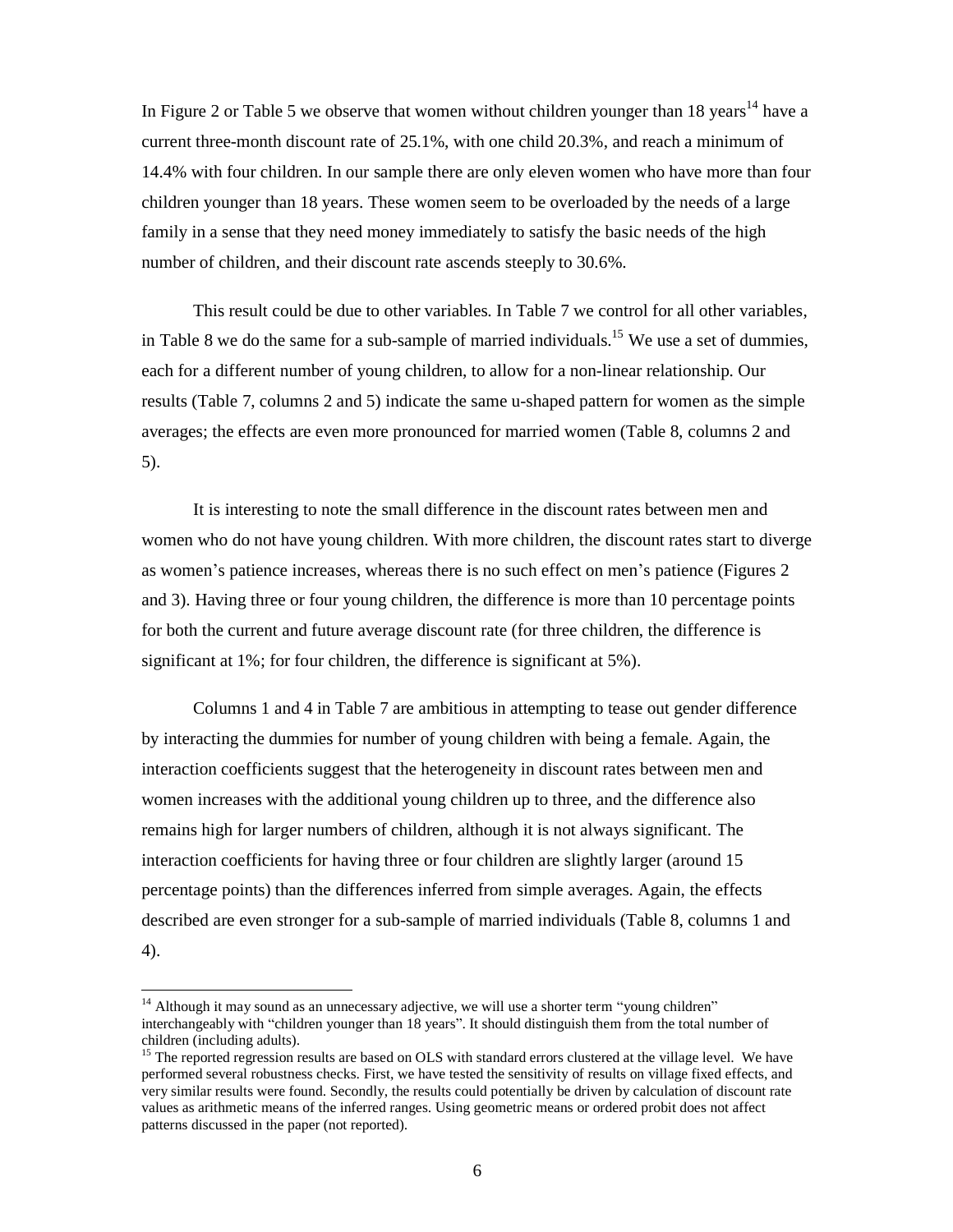In line with numerous observations about differential treatment of sons and daughters in India, the association of discounting with children could be gender specific. For example, the dowry system may motivate parents to be more patient after having a daughter. Deolalikar and Rose (1998) show positive impact of a daughter relative to a son on household savings. In Table 8, instead of the number of children, we include indicator variables for the number of daughters and sons separately. The coefficients are negative for both. When the dependent variable is the future discount rate, women with two sons or two daughters are significantly more patient than women who do not have any children. For the current discount rate, the coefficients are statistically significant only for sons. These results suggest that the motivation to save for a dowry can only be part of the story behind the low discount rates of women with young children.

In order to assess the predictive power of our experimental measures, we examine several types of behavior and preferences outside the lab that one would expect to be closely linked to patience. The results are intuitively plausible. In Table 11 we show that higher patience predicts higher savings, higher likelihood of participation in self-help groups (local microfinance organizations), higher likelihood of having a future-oriented purpose for savings and greater desired level of schooling for children.

### **IV. Patience and number of children: alternative explanations**

Let us consider why a woman with young children might emerge as more forward-looking. Being a parent may influence how people think about future, a proposition that we have emphasized so far. This relationship is predicted, for example, by the model of backward discounting with dual selves (Ray and Wang, 2001). It is also consistent with a situation when parents need to save for a certain high return investment opportunity that is available specifically to children, such as education. Alternatively, there may be a causal effect in the opposite direction; being patient may affect the number of children one would prefer to have. Or there could be an unobserved variable causing both. Our results - if interpreted as the causal effect of children - may be potentially biased due to considering children an investment, differences in outside opportunities available to men and women, life cycle effects and measurement error in wealth. Below we discuss the plausibility of these alternative explanations.

7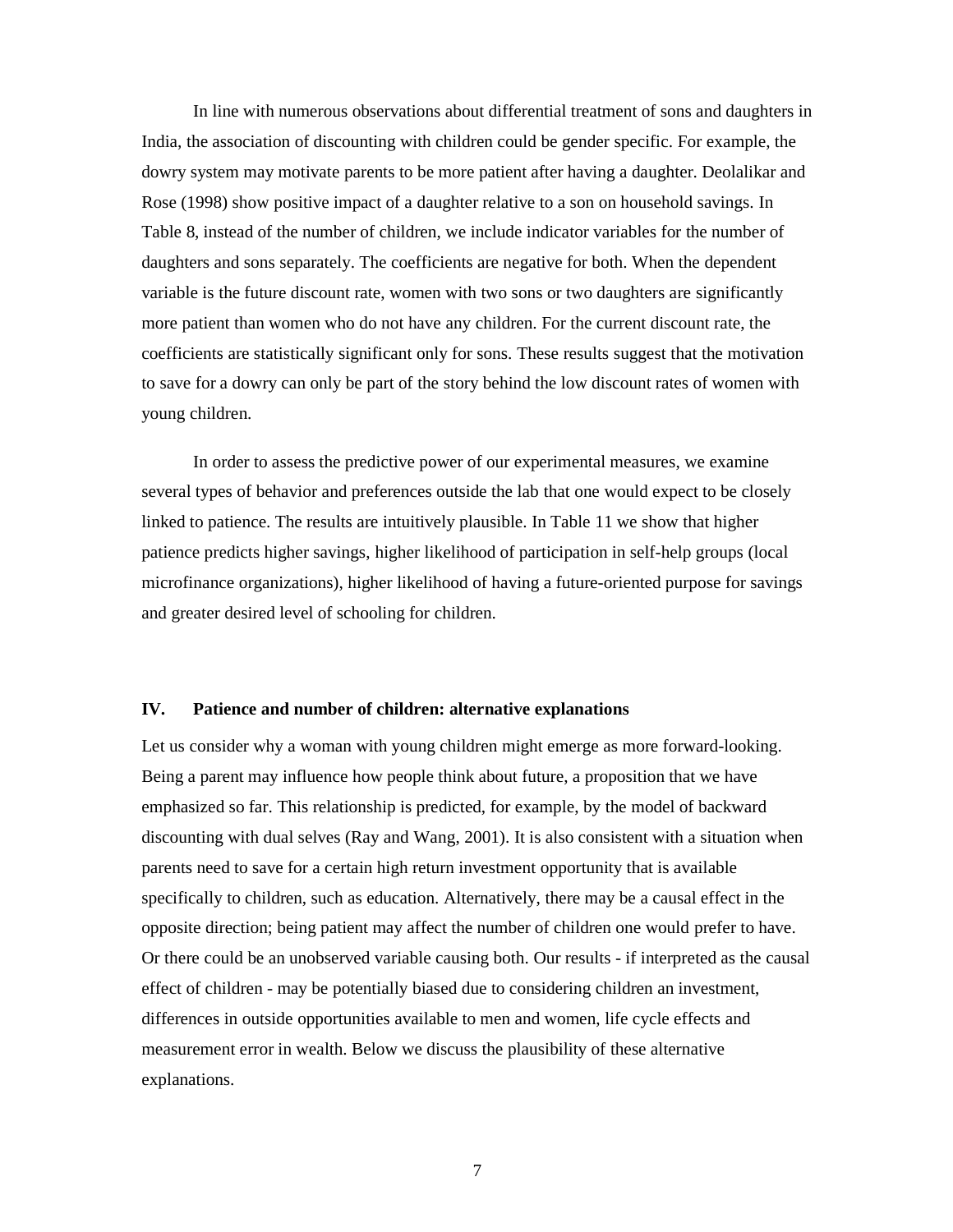Following the traditional assumption of Becker and Tomes (1976) about altruistic parents, one could argue that more patient parents put greater weight on the quality of their children in the form of investment in their human capital. Since higher quality children are costly, more patient parents should prefer to have fewer children. In this case, our estimates of children's effect on subjective discount rates would be biased downwards. On the other hand, if parents were selfish<sup>16</sup> they might consider children a form of investment in better care for their old age. In this case, patient individuals should want more children and our estimates would be biased upwards.

Although we do not have an exogenous source of variation in fertility to test a causal effect on women's patience, we believe our results suggest that the downward-sloping part of the observed u-shape *is not* driven by patience causing a higher number of children. If children were an investment for old age we should observe a closer connection between patience and *total* number of children than between patience and *young* children.

In Table 10 the dependent variable is again the subjective discount rate, the sample is restricted to women and we focus on comparison of the results for total number of children and children younger than 18 years. In column 2, it is shown that the u-shape is much stronger for young children than for total number of children. A negative relationship could still exist, however, between the discount rate and total number of children, perhaps masked by the fact that women with more than four children become impatient by being overwhelmed by current needs. To control for this effect we include a dummy for having more than four young children (Table 10, columns 3 and 4). The negative coefficient is much stronger for young children. A similar exercise on the future discount rate produces qualitatively similar results, although of less statistical significance (Table 10, columns 5-8).

Another possible explanation of gender heterogeneity in the level of the discount rates could be related to different outside opportunities faced by men and women. If men intended to use the experimental rewards for a profitable investment and women with young children were less likely to do so, then women might opt for choices that make them look more patient. Contrary to this argument, our findings show that impatient men are more likely to save for consumption rather than for investment purposes (Table 11). Furthermore, if certain social norms prevented women from undertaking a profitable investment we would expect women

-

<sup>&</sup>lt;sup>16</sup> The level of altruism/selfishness reflects the extent to which a person includes utility of her child into her own utility function.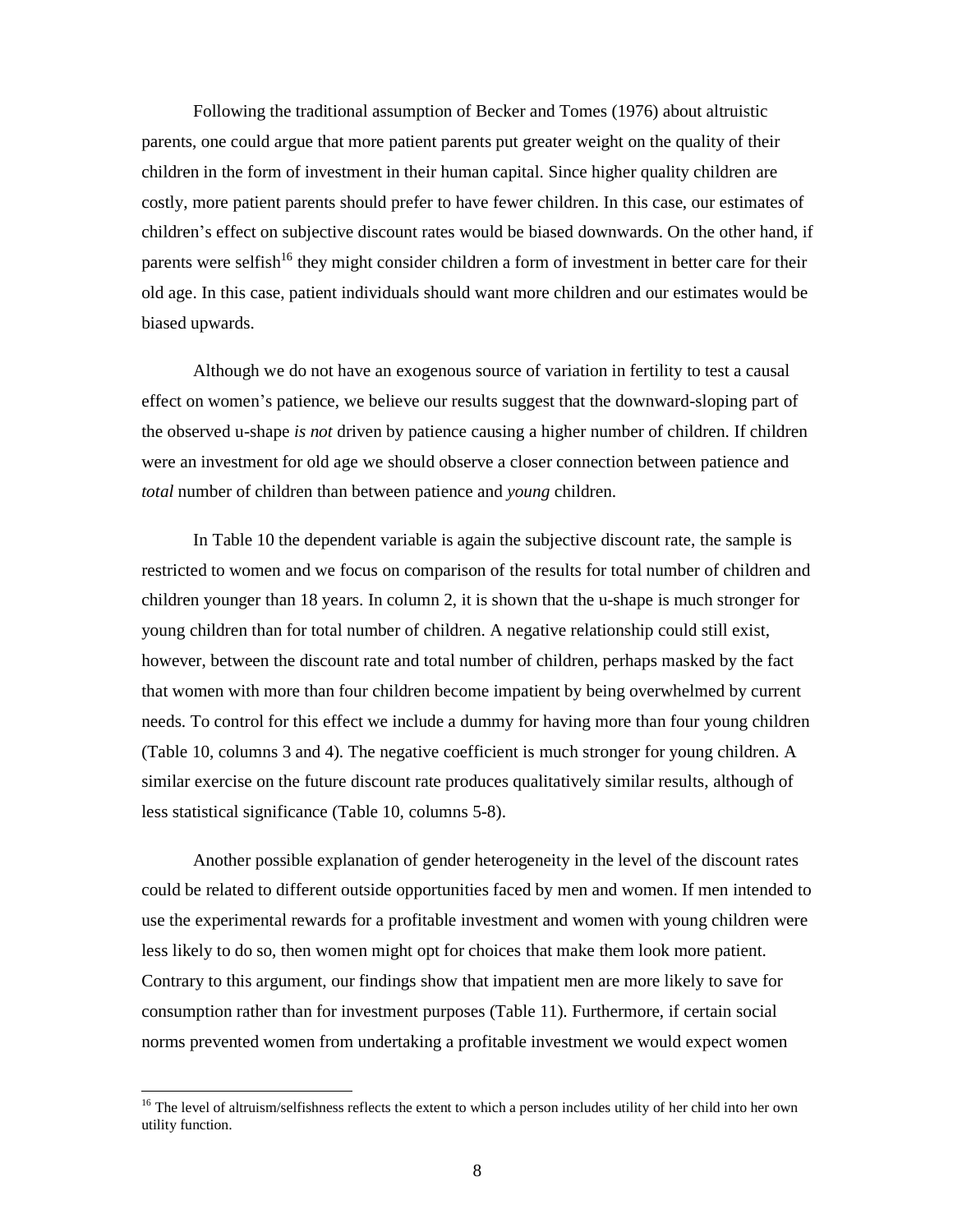with stronger decision-making power to make more impatient choices in our experiment. No clear relationship emerges between women's discount rate and a measure of the women's position within a household<sup>17</sup> (p-value=0.56, resp. 0.87 for current, resp. future discount rate) or with being a head of household (p-value=1.00, resp. 0.41 for current, resp. future discount rate).

Since number of children is tied to different stages of life cycle, the effect of children might be overestimated if it captured unobserved life cycle effects. For example, Becker and Mulligan (1997) predict a u-shaped relationship between age and patience due to the effects of learning to be future-oriented during youth and recognition of shortening life expectancy during aging. If the first effect overlapped with children being born and the second one with children becoming adults, we could also observe a positive correlation between number of young children and patience. We do not, however, observe statistically significant relationship between age and the discount rate for women even if we do not control for number of children (Table 10, columns 5 and 10).

Although the wealth index in our analysis is based on wide range of information about household assets, it is commonly argued that measures of wealth are particularly vulnerable to measurement error. Since the number of children is likely to be measured more precisely, we might be concerned about the regression coefficient of number of children being biased upwards if richer women had more children. In contrast, wealthier women in our sample have fewer children (the correlation coefficient is negative and significant at 1%).

#### **V. Conclusions**

-

We conducted a series of lab experiments in the field on time discounting and attitude toward risk in eighteen villages in India to study preference heterogeneity between men and women. We have not found any significant differences in attitude toward risk or the likelihood of having hyperbolic time preferences. In accordance with the earlier empirical work of others who observe more future-oriented use of income if in the hands of women, we find significantly lower subjective discount rates for women.

<sup>&</sup>lt;sup>17</sup> An index based on thirteen questions from Demographic and Health Surveys on decision-making power and attitudes about wife beating was used as a proxy of women's position with a household.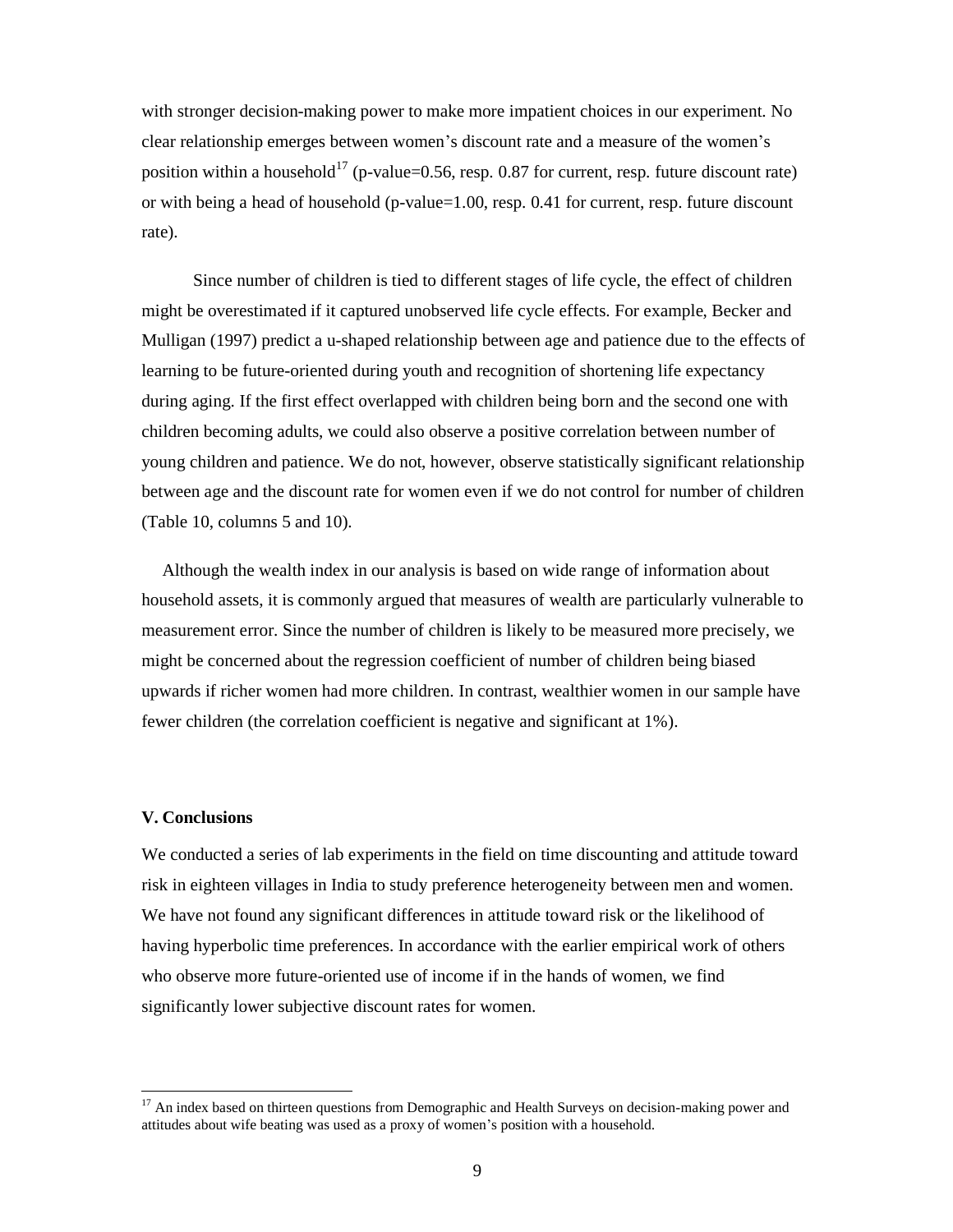Our findings suggest that gender differences in patience are not constant over a lifetime. Men and women have similar discount rates if they have no children, but the preference heterogeneity emerges when there are young children in the family. We find a strong u-shaped pattern between patience and the number of children women currently have, whereas men's patience is not very sensitive to the number of children.

We provide several arguments about why we believe our results indicate a causal effect of children on how women think about the future, although additional work needs to be done to establish this link more clearly. Panel data with experimental measures of patience for the same individuals in different stages of life would be particularly suitable.

The observed positive effect of children on women's patience is consistent with the psychological model of backward discounting with dual selves (Ray and Wang, 2001), where a parent maximizes, besides her own utility, the utility of her children positioned in the parent's stage of life. The well-known saying "I want my child to have a better life than I have"nicely illustrates parental concern about a child imprinted into their position. Alternatively, parents may become more patient if there are children-specific investments with high fixed costs and high return.

The findings may inform the growing literature that studies intra-household decisionmaking and strategies to cope with conflictual spending preferences of spouses in developing countries. For example, Anderson and Baland (2002) show that married women who earn an independent income are more likely to participate in rotating saving and credit associations (ROSCAs). They argue that women use the group commitment to save as a way to protect their savings against claims of their husbands for immediate consumption. Our findings suggest that strategies that aim to discipline divergent preferences of the spouses may be correlated not only with marital status and decision-making power. These actions should be more likely when a couple has young children; hence spousal heterogeneity in patience is likely to be at its greatest.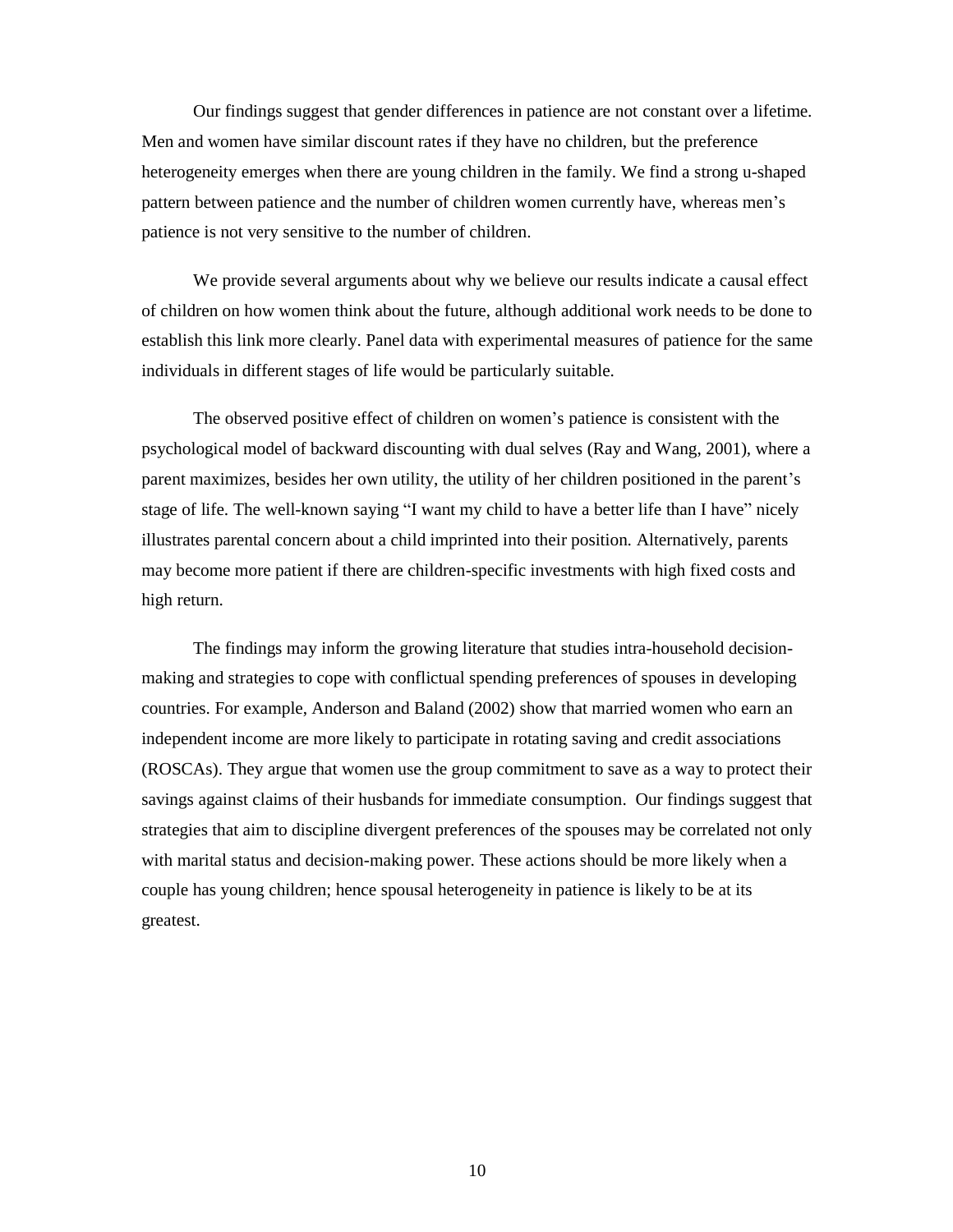### **References**

Anderson, S., Baland, J. 2002. The economics of roscas and intrahousehold resource allocation. Quarterly Journal of Economics 117, 963-995.

Armendáriz De Aghion, Beatriz, Morduch, J. 2005. The economics of microfinance. Cambridge, MA.

Ashraf, N. 2005. Spousal control and intra-household decision making: An experimental study in the Philippines. Harvard Business School, mimeo.

Ashraf, N., Karlan, D., Yin, W. 2006. Tying Odysseus to the mast: Evidence from a commitment savings product in the Philippines. Quarterly Journal of Economics 121, 635-672.

Barr, A. 2003. Risk pooling, commitment, and information: An experimental test of two fundamental assumptions. Oxford University, Centre for the Study of African Economies, paper 187.

Bauer, M., Chytilova, J., Morduch, J. 2008. Behavioral foundations of microcredit: Experimental and household survey evidence from rural India. Financial Access Initiative research paper.

Becker, G.S., Mulligan, C.B. 1997. The endogenous determination of time preference. Quarterly Journal of Economics 112, 729-758.

Becker, G.S., Tomes, N. 1976. Child endowments and the quantity and quality of children. Journal of Political Economy 84, S143-S162.

Binswanger, H.B. 1980. Attitudes toward risk: Experimental measurement in rural India. American Journal of Agricultural Economics 62, 395-407.

Cardenas, J.C., Carpenter, J.P. 2005. Experiments and economic development: Lessons from field labs in the developing world. Middlebury College, working paper 0505.

Deolalikar, A., Rose, E. 1998. Gender and savings in rural India. Journal of Population Economics 11, 453-470.

Duflo, E. 2003. Grandmothers and granddaughters: Old-age pensions and intrahousehold allocation in South Africa. The World Bank Economic Review 17, 1-25.

Frederick, S., Loewenstein, G., O'Donoghue, T. 2002. Time discounting and time preference: A critical review. Journal of Economic Literature 40, 351-401.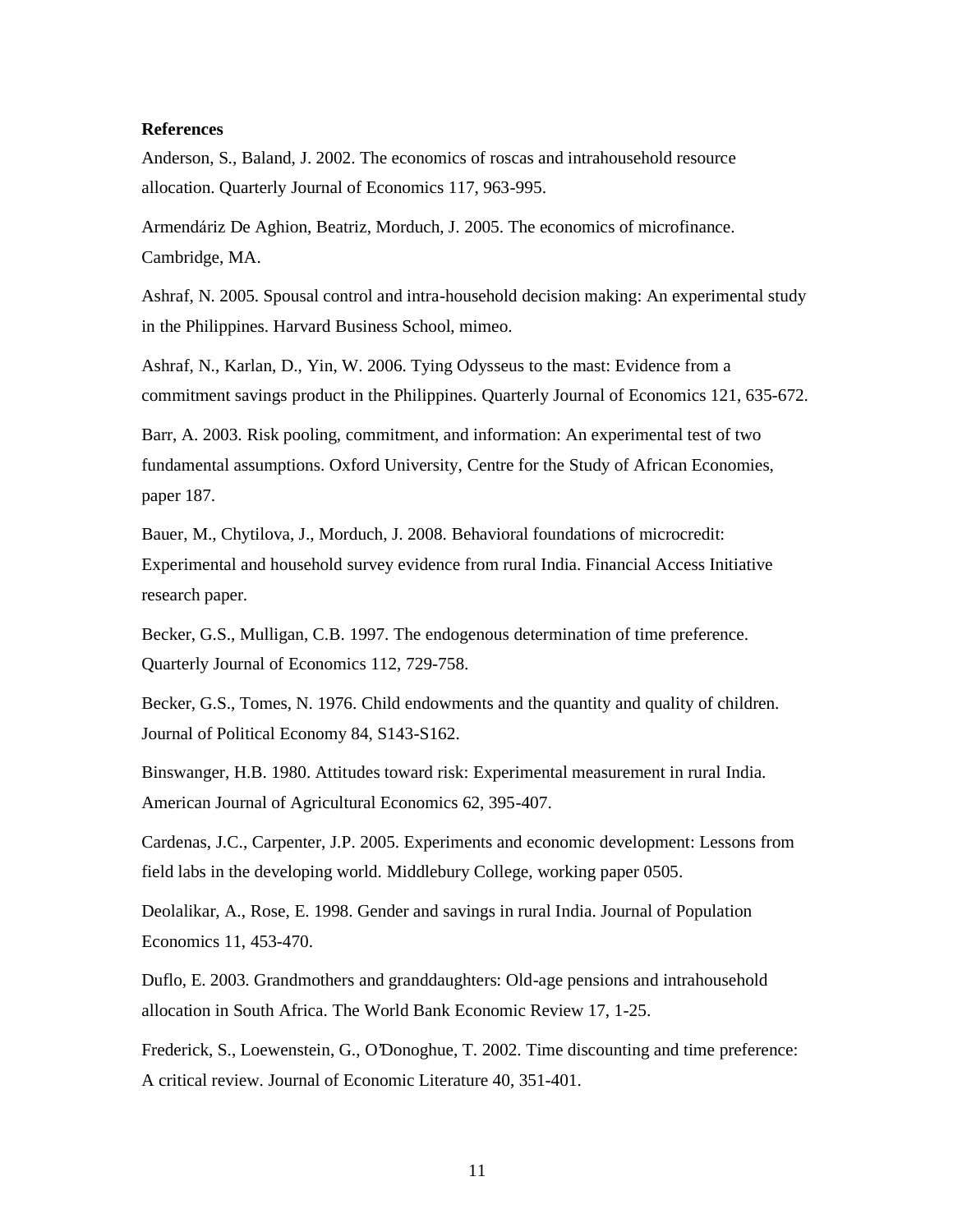Harrison, G.W., Lau, M.I., Rutström, E.E., Sullivan, M.B. 2005. Eliciting risk and time preferences using field experiments: Some methodological issues. In: Carpenter, J., Harrison, G.W., List, J.A. (Eds.), Field Experiments in Economics. Greenwich.

Harrison, G.W., Lau, M.I., Williams, M.B. 2002. Estimating individual discount rates in Denmark: A field experiment. American Economic Review 92, 1606-1617.

Harrison, G.W., List, J.A. 2004. Field experiments. Journal of Economic Literature 42, 1009- 1055.

Hoddinott, J., Haddad, L. 1995. Does female income share influence household expenditures. Oxford Bulletin of Economics and Statistics 57, 77-96.

Kirby, K., Marakovic, N. 1996. Delay-discounting probabilistic rewards: Rates decrease as amounts increase. Psychonomic Bulletin and Review 3, 100-104.

Kirby, K.N., Godoy, R., Reyes-García, V., Byron, E., Apaza, L., Leonard, W., Pérez, E., Vadez, V., Wilkie, D. 2002. Correlates of delay-discount rates: Evidence from Tsimane' Amerindians of the Bolivian rain forest. Journal of Economic Psychology, 23, 291-316.

Pender, J.L. 1996. Discount rates and credit markets: Theory and evidence from rural India. Journal of Development Economics 50, 257-296.

Pitt, M.M., Khandker, S.R. 1998. The impact of group-based credit programs on poor households in Bangladesh: Does the gender of participants matter? Journal of Political Economy 106, 998-956.

Quisumbing, A.R., Maluccio, J.A. 2003. Resources at marriage and intrahousehold allocation: Evidence from Bangladesh, Ethiopia, Indonesia, and South Africa. Oxford Bulletin of Economics and Statistics 65, 283-328.

Ray, D., Wang, R. 2001. On some implications of backward discounting. Unpublished manuscript.

Rubalcava, L., Teruel, G., Thomas, D. 2008. Investments, time preferences and public transfers paid to women. Forthcoming in Economic Development and Cultural Change.

Silverman, I.W. 2003. Gender differences in delay of gratification: A meta-analysis. Sex Roles 49, 452-463.

Tanaka, T., Camerer, C.F., Nguyen, Q. 2006. Preferences, poverty, and politics: Field experiments and survey data from Vietnam. California Institute of Technology, mimeo.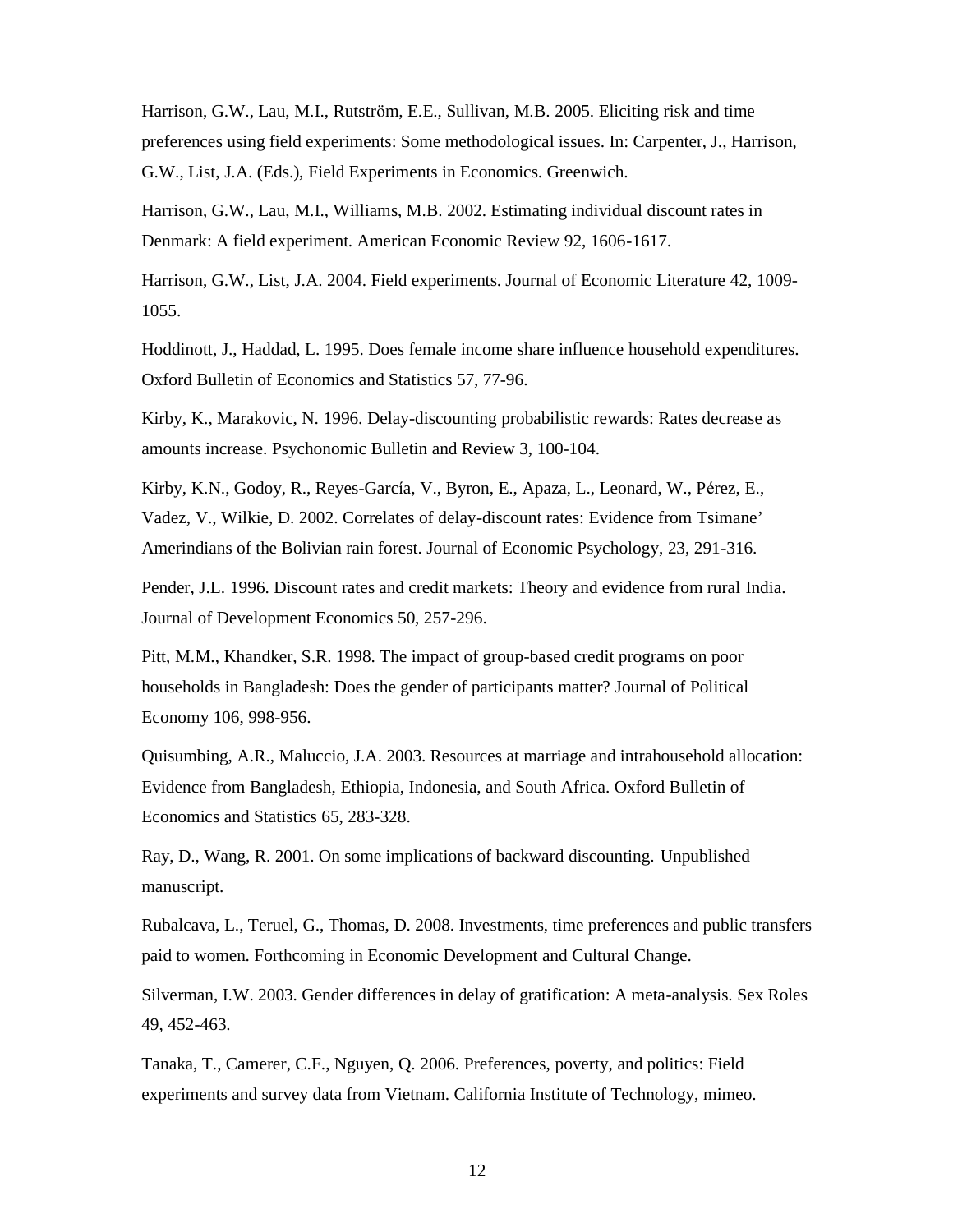Thomas, D. 1990. Intra-household resource allocation: An inferential approach. Journal of Human Resources 26, 635-664.

Xu, Z. 2007. A survey on intra-household models and evidence. University Library of Munich, MPRA paper 3763.

Yunus, M. 2002. Toward eliminating poverty from the world: Grameen bank experience. In: Anderson, C.L., Looney, J.W. (Eds.), Making Progress: Essays in Progress and Public Policy. Lanham.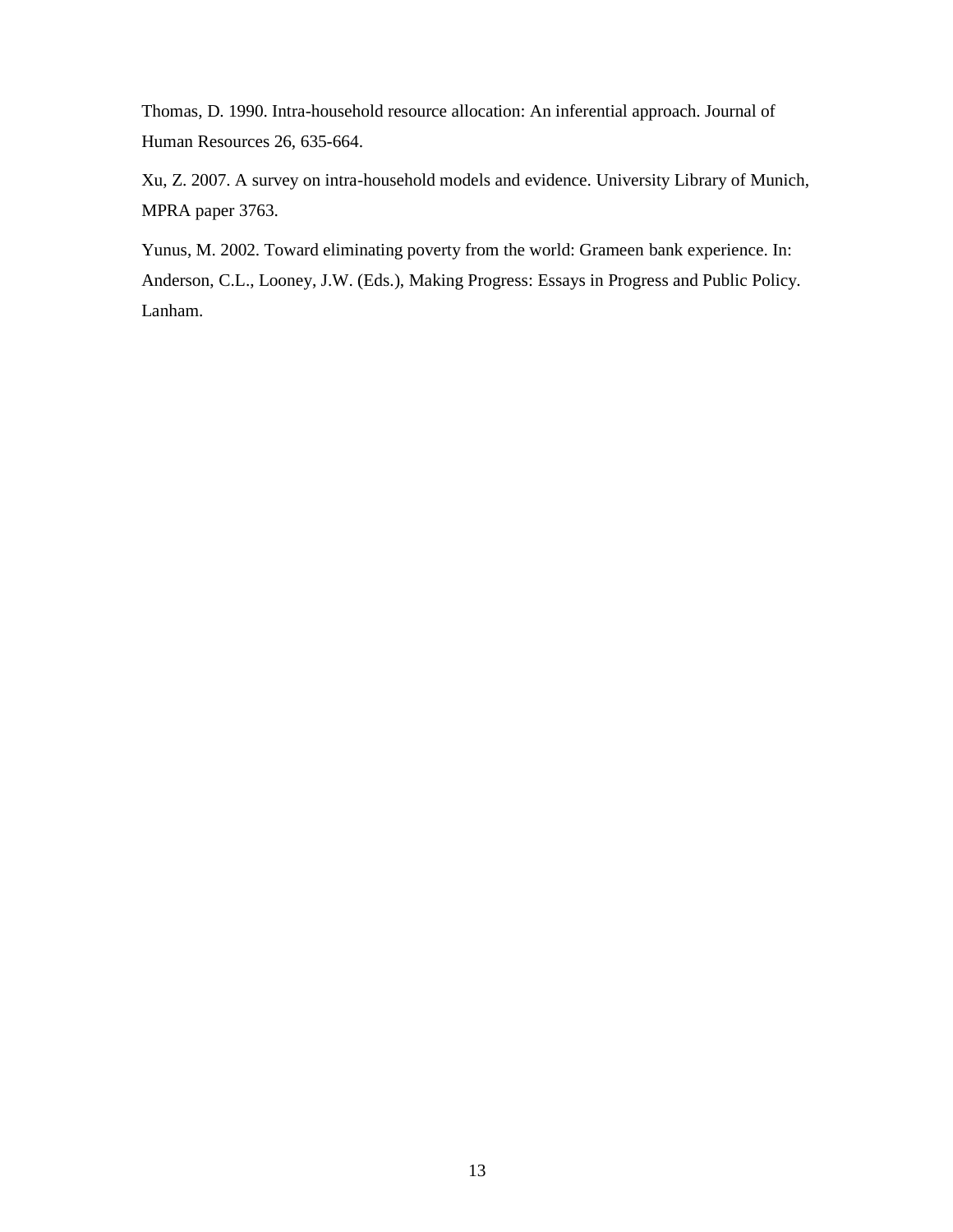| Ozorim<br>Mapuca          | Maham Tanem Nandgad                                                         | Kittúr                                                  |                                   | Dødvad                                             | Belavaniki<br>Belgandr                            | Microsoft <sup>®</sup><br><b>MapPoint</b>              |
|---------------------------|-----------------------------------------------------------------------------|---------------------------------------------------------|-----------------------------------|----------------------------------------------------|---------------------------------------------------|--------------------------------------------------------|
| <b>NeruLa</b>             | Jua Buimpal Gunji                                                           | <b>Bidi</b>                                             |                                   | Gárag                                              | Navalgund                                         | £5° 30                                                 |
| Panajir                   | Goal Cotorem<br>Castle Rock Devarayi<br>Silidao Curti Molem Collem          | Londa:                                                  | Afnäudr                           | Mansūr                                             | Anniger <sub>o</sub><br>: Kuśugal∕T               | Gadag                                                  |
| Madgao <mark>n</mark> You | Sanvordem                                                                   | Titvali                                                 | Haliyah                           |                                                    | Hubli-Dhārwād                                     | Dambal                                                 |
| Chinchinim <sub>a</sub>   | Tudou Potrem                                                                | o<br>Patya Dandell                                      |                                   | Kundgol                                            |                                                   | <b>CMulgund</b>                                        |
| Morpina                   | Maida Viliena                                                               | Joidal                                                  |                                   |                                                    | Devikop Tadas Gudgeri Blakshmeshwar               |                                                        |
| Barcem                    | <b>Jagvi</b><br>Gaundongrem Ulvi                                            |                                                         | <b>RI-N</b><br>'K A⁄<br>Gunjāvati | Shiggaon<br>Rhit                                   | $A$ $A$ $A$ $A$ $A$ $B$ annikop<br><b>Savanur</b> | 15 <sup>o</sup>                                        |
|                           | Magdal Poinguinim Man Yellapur                                              |                                                         |                                   | Bankapur                                           | Shikarpur <i>y</i>                                |                                                        |
|                           | Kārwār of Halge Kaiga                                                       |                                                         | Manchikeri                        | pāla (,                                            | Karajgi<br>Haven <sub>a</sub>                     | Havanür<br>Guttal <sup>*</sup>                         |
| Arabian Sea               | Binge Aversa Sunksal                                                        |                                                         | Sonda                             | …∕ Hāngal                                          |                                                   | Motiberinum                                            |
|                           | Belekeri <b>Dinastik K</b><br>Agsür<br>Ankola<br>Gokarn<br><b>Sānikatta</b> | 'S/<br>G. H                                             | RA.<br>к<br>Sirsi Jade            | Ήος Φί<br>Anavatti                                 | Byadgi<br>Kod<br>Chikkerur                        | Rānībennur<br>14%30                                    |
| INDIAN OCEAN              | Kumt.<br>Honāvarī -                                                         | – Mirjän<br>Nilkund<br>Harkantarken<br>Bilgi<br>Gersopp | Tyāgli                            | Hirekerür<br>Serab,<br>Siddapur Ukri<br>_Talguppa_ | Sirālkoppa<br>Shikarpur<br>Ambaligolla            | Tuminkatti<br>Hallur <sup>\</sup><br>lHónnáli          |
|                           | Māvalli<br><b>Shirāl門</b>                                                   | <b>COAST</b><br><b>Bhatkal</b>                          | Avinhalli Sagar                   | ⊙~<br>Anandapuram Kumst                            | Isur<br>A Holalur<br>n.                           | <b>Nyamati</b><br><b>Chillur</b><br>Nallur<br>$14^{o}$ |
| @2007 Microsoft Corp. 740 |                                                                             | 74° 30' Lakshmipur 752                                  |                                   | ∍ Arasālu⁄                                         | Ayanur<br>$-75780'$                               |                                                        |

## **Figure 1: Geographical location of Honavar and Haliyal Taluks**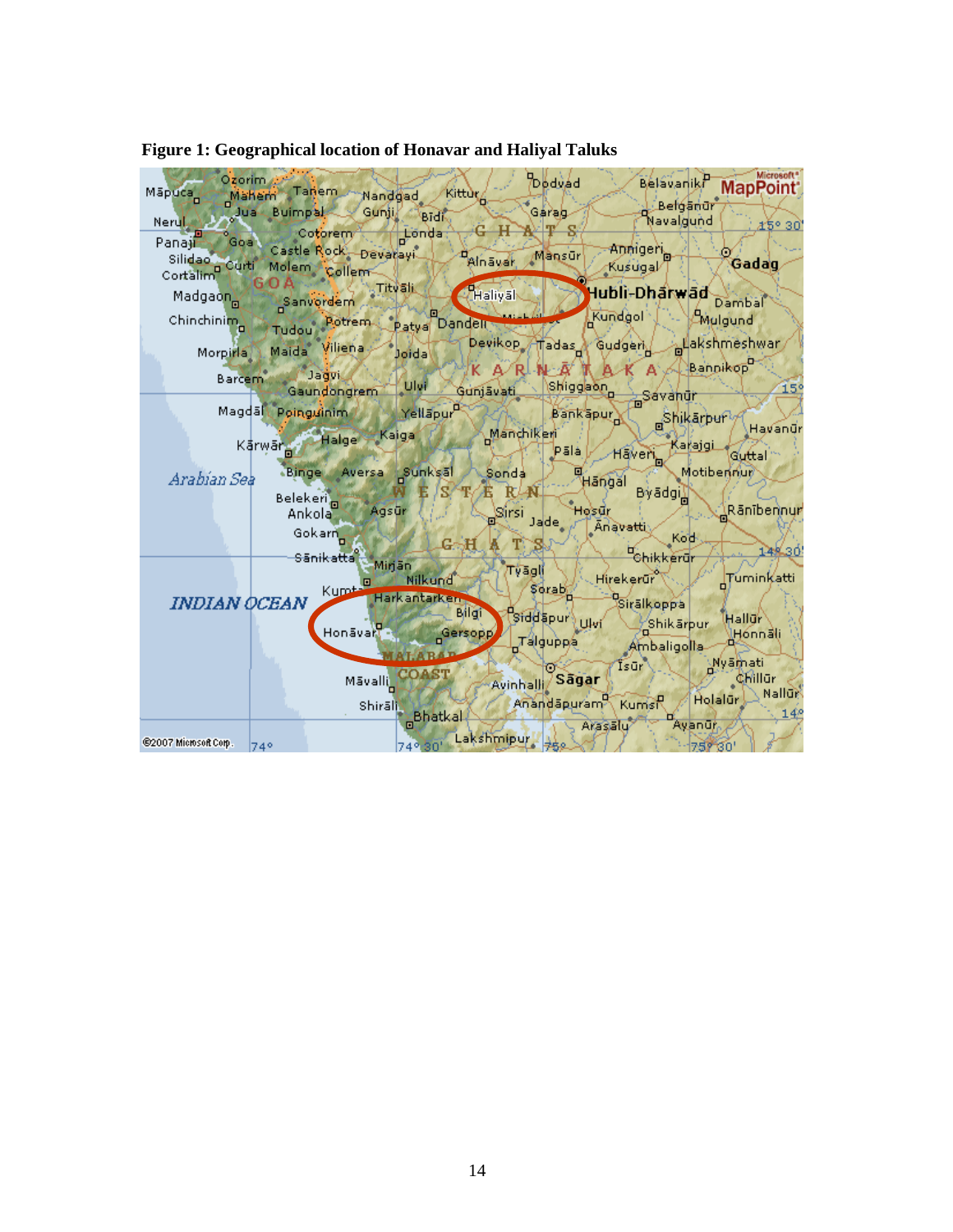

**Figure 2: Current discount rate and number of children younger than 18 years**

**Figure 3: Future discount rate and number of children younger than 18 years**

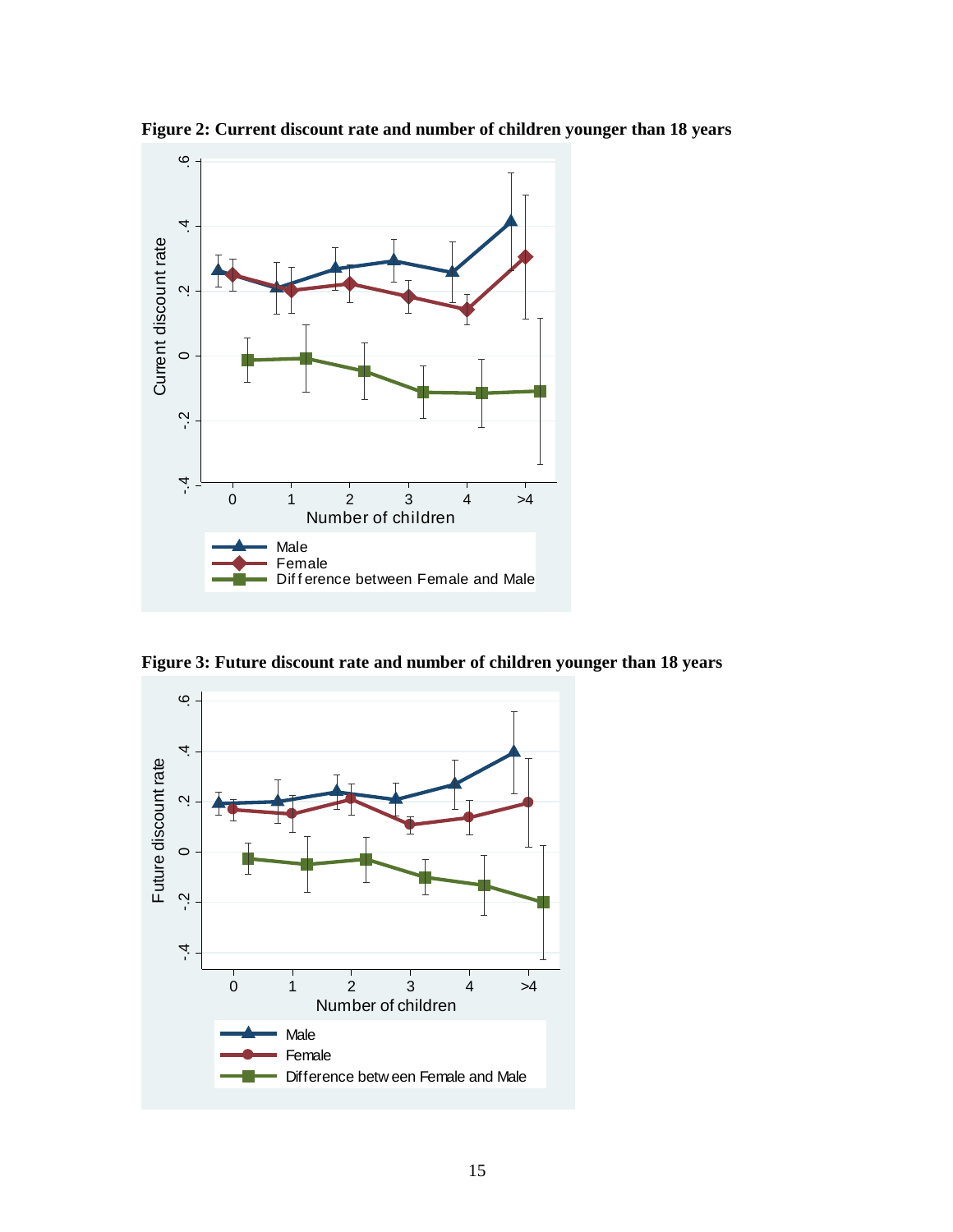|                     | Total    | Female   | Male     | Honavar  | <b>Haliyal</b> | Karnataka* |
|---------------------|----------|----------|----------|----------|----------------|------------|
| Age (years)         | 36.869   | 35.537   | 38.180   | 36.852   | 36.885         | 36.300     |
|                     | (11.740) | (11.273) | (12.061) | (11.015) | (12.443)       |            |
| Education (classes) | 4.244    | 3.485    | 4.993    | 5.970    | 2.519          | 4.200      |
|                     | (4.433)  | (4.041)  | (4.675)  | (4.474)  | (3.658)        |            |
| <b>Illiterate</b>   | 0.396    | 0.451    | 0.342    | 0.204    | 0.589          | 0.425      |
|                     | (0.490)  | (0.499)  | (0.475)  | (0.403)  | (0.493)        |            |
| Married             | 0.789    | 0.780    | 0.798    | 0.733    | 0.844          | 0.670      |
|                     | (0.408)  | (0.415)  | (0.402)  | (0.443)  | (0.363)        |            |
| Farmer              | 0.703    | 0.669    | 0.737    | 0.643    | 0.772          | $0.750**$  |
|                     | (0.457)  | (0.471)  | (0.441)  | (0.483)  | (0.420)        |            |
| Sample size         | 540      | 268      | 272      | 270      | 270            |            |

**Table 1: Sample characteristics and comparison with Karnataka averages (means and standard deviations)**

Note: Means, standard deviations in parentheses.

\*Source: Indian Census 2001: data for the Karnataka population aged 15 and above.

\*\*Only rural population.

## **Table 2: Eliciting discount rates (payoffs)**

|          | <b>Current discount rate</b> |                       |          | <b>Future discount rate</b> |                             |  |  |  |  |
|----------|------------------------------|-----------------------|----------|-----------------------------|-----------------------------|--|--|--|--|
|          | Tomorrow                     | After three<br>months |          | After one year              | After one year<br>and three |  |  |  |  |
|          |                              |                       |          |                             |                             |  |  |  |  |
| choice 1 | 250                          | 265                   | choice 1 | 250                         | 265                         |  |  |  |  |
| choice 2 | 250                          | 280                   | choice 2 | 250                         | 280                         |  |  |  |  |
| choice 3 | 250                          | 300                   | choice 3 | 250                         | 300                         |  |  |  |  |
| choice 4 | 250                          | 330                   | choice 4 | 250                         | 330                         |  |  |  |  |
| choice 5 | 250                          | 375                   | choice 5 | 250                         | 375                         |  |  |  |  |

**Table 3: Eliciting attitude toward risk (payoffs)**

|          | Attitude to risk (low amount) | $\mathbf{u}$     | Attitude to risk (high amount) |                 |                  |  |  |  |
|----------|-------------------------------|------------------|--------------------------------|-----------------|------------------|--|--|--|
|          | Bad luck payoff               | Good luck payoff |                                | Bad luck payoff | Good luck payoff |  |  |  |
| Prospect | (50%)                         | (50%)            | Prospect                       | (50%)           | (50%)            |  |  |  |
|          | 30                            | 30               |                                | 250             | 250              |  |  |  |
|          | 27                            | 57               |                                | 225             | 475              |  |  |  |
|          | 24                            | 72               |                                | 200             | 600              |  |  |  |
|          | 18                            | 90               |                                | 150             | 750              |  |  |  |
| 5        | 6                             | 114              | 5                              | 50              | 950              |  |  |  |
|          |                               | 120              |                                |                 | 1000             |  |  |  |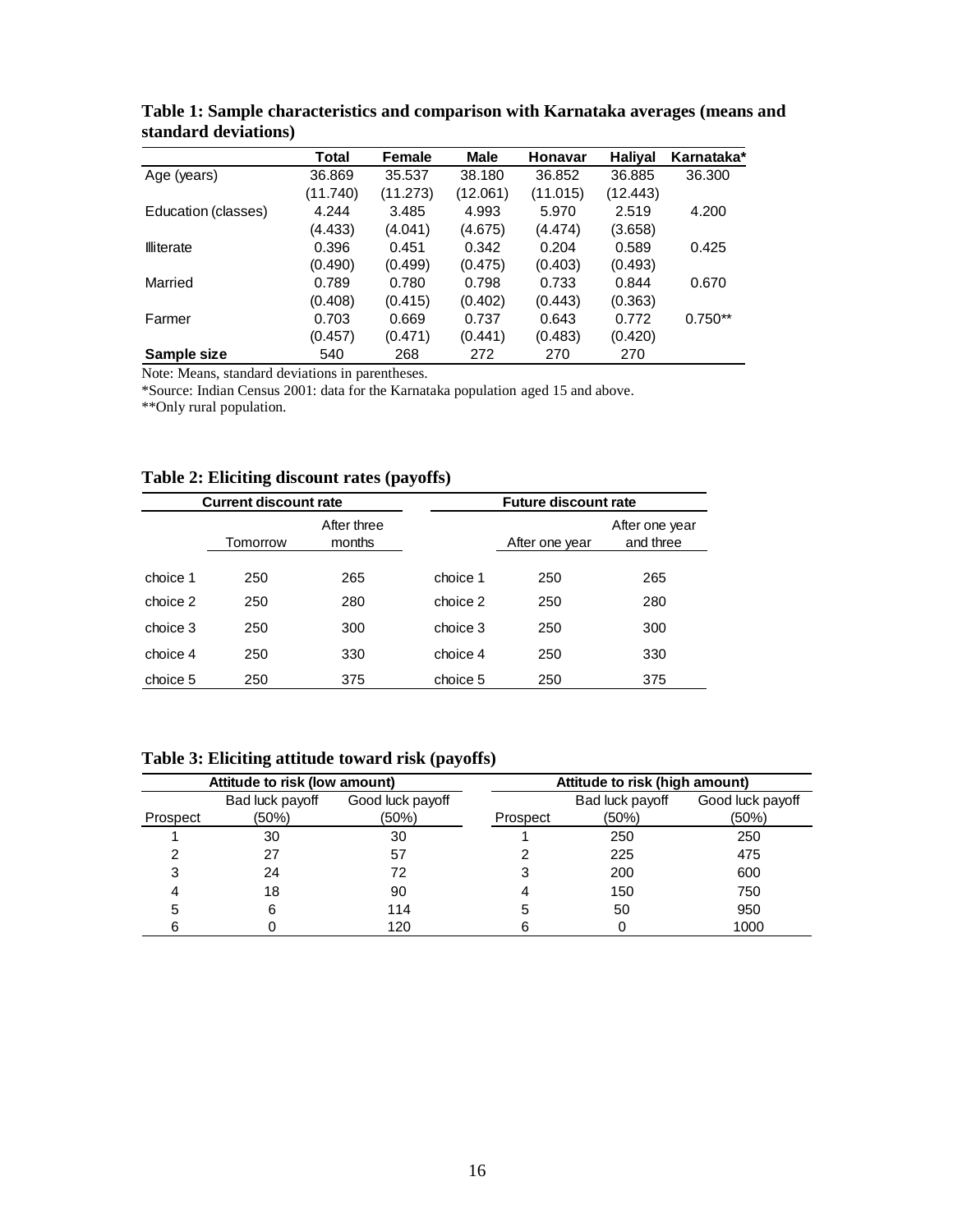## **Table 4: Preferences and gender**

|                                | Total   |         | Sex     |     |
|--------------------------------|---------|---------|---------|-----|
|                                |         | Female  | Male    |     |
| Current discount rate          | 0.244   | 0.216   | 0.272   | *** |
|                                | (0.227) | (0.211) | (0.239) |     |
| Future discount rate           | 0.192   | 0.159   | 0.225   | *** |
|                                | (0.221) | (0.194) | (0.240) |     |
| Hyperbolic preferences         | 0.330   | 0.343   | 0.316   |     |
|                                | (0.471) | (0.476) | (0.466) |     |
| Attitude to risk (low amount)  | 3.854   | 3.776   | 3.930   |     |
|                                | (1.548) | (1.566) | (1.529) |     |
| Attitude to risk (high amount) | 3.843   | 3.787   | 3.897   |     |
|                                | (1.538) | (1.505) | (1.571) |     |

Note: Means, standard deviations in parentheses.

\*\*\*Gender difference of means significant at 1% (t-test).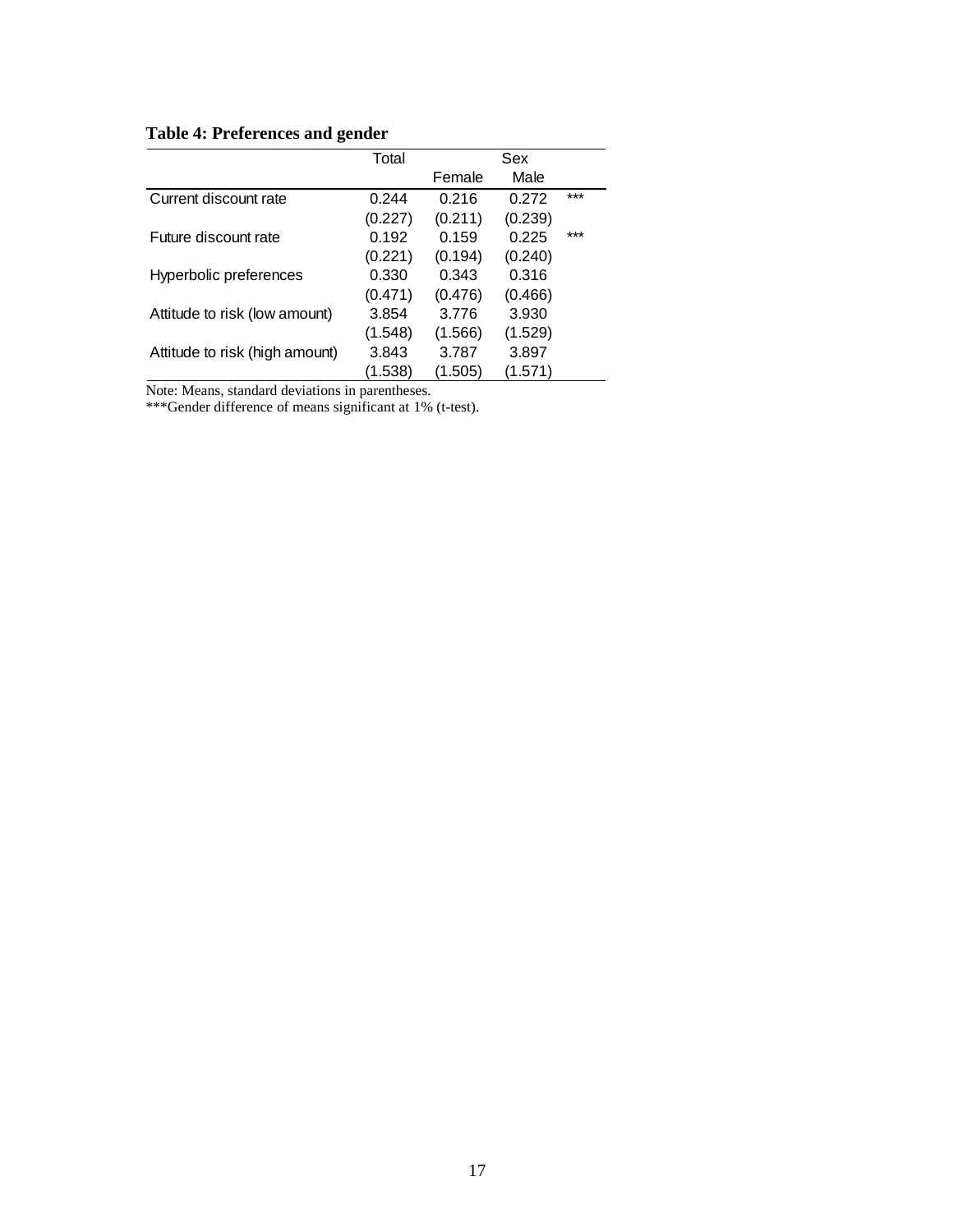|                        |         | Age     |         | Education |     |         | Wealth  |     | Number of children 0-18 years old |         |         |         |         |              |
|------------------------|---------|---------|---------|-----------|-----|---------|---------|-----|-----------------------------------|---------|---------|---------|---------|--------------|
|                        | young   | old     | low     | high      |     | low     | high    |     | $\overline{0}$                    |         | 2       | 3       | 4       | above 4      |
| Female                 |         |         |         |           |     |         |         |     |                                   |         |         |         |         |              |
| Current discount rate  | 0.202   | 0.232   | 0.239   | 0.189     | **  | 0.238   | 0.195   |     | 0.251                             | 0.203   | 0.223   | 0.183   | 0.144   | 0.306        |
|                        | (0.205) | (0.218) | (0.224) | (0.192)   |     | (0.219) | (0.202) |     | (0.231)                           | (0.198) | (0.212) | (0.198) | (0.121) | (0.284)      |
| Future discount rate   | 0.164   | 0.153   | 0.179   | 0.135     |     | 0.183   | 0.136   | **  | 0.168                             | 0.152   | 0.211   | 0.109   | 0.137   | 0.196        |
|                        | (0.203) | (0.184) | (0.210) | (0.170)   |     | (0.207) | (0.177) |     | (0.198)                           | (0.204) | (0.223) | (0.133) | (0.177) | (0.260)      |
| Number of observations | 145     | 123     | 147     | 121       |     | 134     | 134     |     | 86                                | 32      | 52      | 59      | 28      | 11           |
| <b>Male</b>            |         |         |         |           |     |         |         |     |                                   |         |         |         |         |              |
| Current discount rate  | 0.261   | 0.283   | 0.340   | 0.198     | *** | 0.309   | 0.234   | *** | 0.264                             | 0.209   | 0.270   | 0.294   | 0.258   | $0.414$ **   |
|                        | (0.242) | (0.237) | (0.253) | (0.199)   |     | (0.248) | (0.225) |     | (0.240)                           | (0.214) | (0.239) | (0.235) | (0.250) | (0.260)      |
| Future discount rate   | 0.232   | 0.218   | 0.292   | 0.153     | *** | 0.264   | 0.185   | *** | 0.193                             | 0.200   | 0.240   | 0.209   | 0.269   | 0.396<br>*** |
|                        | (0.247) | (0.233) | (0.266) | (0.183)   |     | (0.258) | (0.213) |     | (0.222)                           | (0.232) | (0.244) | (0.232) | (0.263) | (0.283)      |
| Number of observations | 139     | 133     | 141     | 131       |     | 137     | 135     |     | 93                                | 30      | 53      | 52      | 30      | 14           |

## **Table 5: Discount rates and socioeconomic characteristics**

Note: Means, standard deviations in parentheses. Difference of means (t-test): \* significant at 10%; \*\* significant at 5%; \*\*\* significant at 1%. In t-test the mean discount rate for particular number of children is always compared to the mean when having no children. In the first two columns respondents are divided into two groups: those of below median age (young) and those of above median age (old). Similarly, respondents are divided into below/above median education groups and into below/above median wealth groups.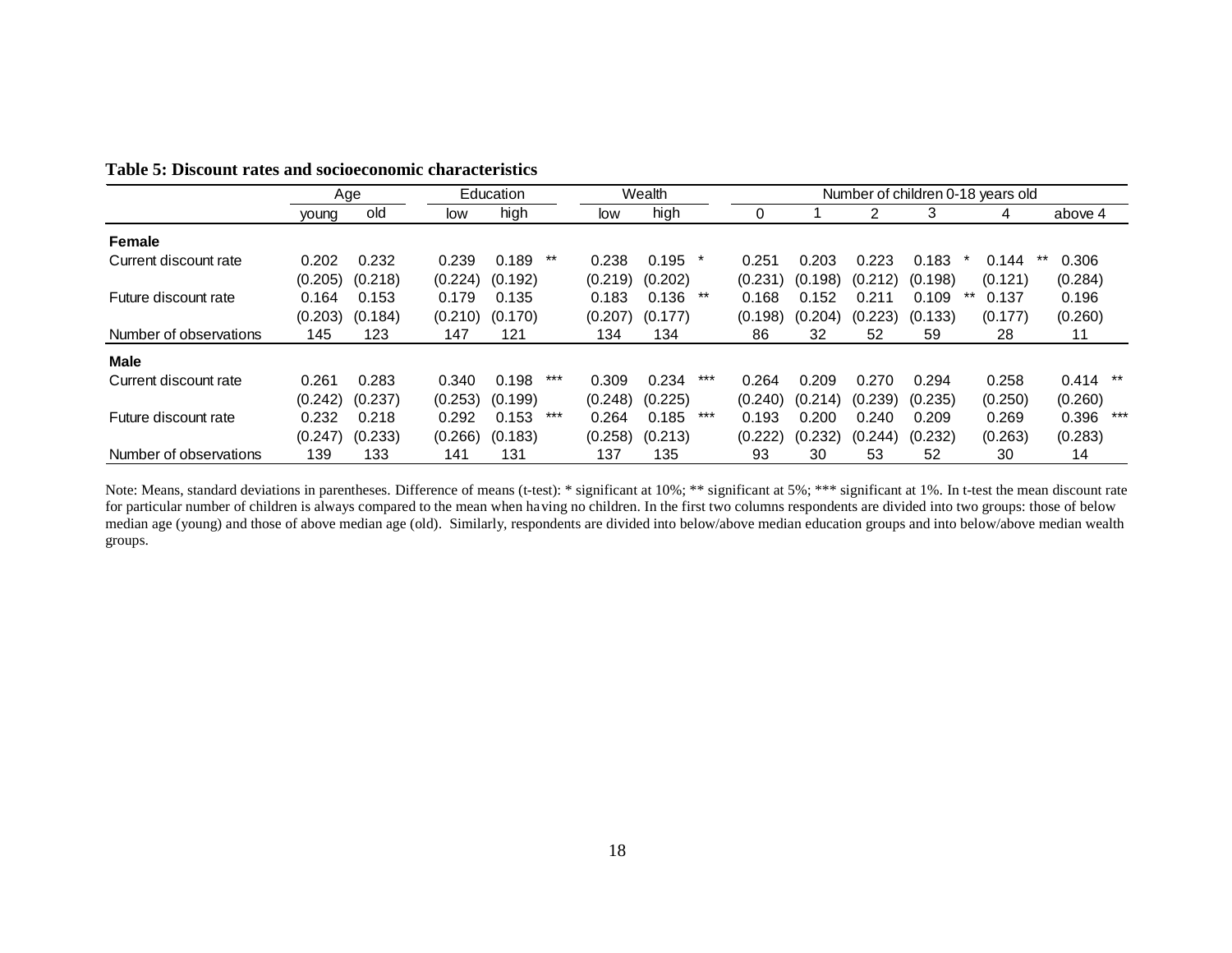| <b>Variables</b>                     | <b>Definition</b>                                                                                                                                   | Mean           | <b>Std</b>     |
|--------------------------------------|-----------------------------------------------------------------------------------------------------------------------------------------------------|----------------|----------------|
|                                      |                                                                                                                                                     |                | dev            |
| <b>Experimental choices</b>          |                                                                                                                                                     |                |                |
| Current discount rate                | 6 values approximating 3-months discount rate in earlier time frame:                                                                                | 0.244          | 0.228          |
|                                      | $0.03 =$ if discount rate < 6%; 0.09= if 6% < discount rate < 12%; 0.16                                                                             |                |                |
|                                      | if $12\%$ < discount rate < 20%; 0.26 = if $20\%$ < discount rate < 32%,<br>0.14 if 32% < discount rate < 50%; $0.6$ = if 50% < discount rate       |                |                |
| Future discount rate                 | 6 values approximating 3-months discount rate in delayed time frame:                                                                                | 0.192          | 0.221          |
|                                      |                                                                                                                                                     |                |                |
|                                      | $0.03 =$ if discount rate < 6%; 0.09= if 6% < discount rate < 12%; 0.16<br>if $12\%$ < discount rate < 20%; 0.26 = if $20\%$ < discount rate < 32%, |                |                |
|                                      | 0.14 if 32% < discount rate < 50%; $0.6 =$ if 50% < discount rate                                                                                   |                |                |
| Hyperbolic preferences               | Dummy; 1 = if current discount rate > future discount rate                                                                                          | 0.330          | 0.471          |
| Attitude to risk (low amount)        | 6 values approximating attitude to risk depending on the gamble                                                                                     | 3.854          | 1.548          |
|                                      | selected:                                                                                                                                           |                |                |
|                                      | $1 = (30,30);$ 2 = (27,57); 3 = (24,72); 4 = (18,90); 5 = (6,114); 6 =                                                                              |                |                |
|                                      | (0, 120)                                                                                                                                            |                |                |
| Attitude to risk (high amount)       | 6 values approximating attitude to risk depending on the gamble 3.843<br>selected:                                                                  |                | 1.538          |
|                                      | $1 = (250,250);$ 2 = $(225,475);$ 3 = $(200,600);$ 4 = $(150,750);$ 5 =                                                                             |                |                |
|                                      | $(50,950); 6 = (0,1000)$                                                                                                                            |                |                |
| Socioeconomic characteristics        |                                                                                                                                                     |                |                |
| Children                             | Number of children younger than 18 years                                                                                                            | 1.798          | 1.605          |
| 1 child                              | Dummy; $1 =$ if 1 child younger than 18 years                                                                                                       | 0.115          | 0.319<br>0.396 |
| 2 children<br>3 children             | Dummy; $1 = if 2 children younger than 18 years$<br>Dummy; $1 = if 3 children younger than 18 years$                                                | 0.194<br>0.206 | 0.404          |
| 4 children                           | Dummy; $1 = if 4 children younger than 18 years$                                                                                                    | 0.107          | 0.310          |
| > 4 children                         | Dummy; $1 =$ if more than 4 children younger than 18 years                                                                                          | 0.046          | 0.210          |
| Total number of children             | Total number of children ever born to respondent                                                                                                    | 2.865          | 2.081          |
| Desired children                     | Desired number of children                                                                                                                          | 3.555          | 0.645          |
| Female                               | Dummy; $1 = \text{female}$ ; $0 = \text{male}$                                                                                                      | 0.496          | 0.500          |
| Age                                  | Age minus average age of marriage (21.8).                                                                                                           | 15.105         | 11.740         |
| Education                            | Years of schooling completed                                                                                                                        | 4.244          | 4.433          |
| Married                              | Dummy; $1 =$ married; $0 =$ single or widow                                                                                                         | 0.789          | 0.408          |
| Wealth                               | Wealth index calculated by principal component analyses from                                                                                        | 0.000          | 1.895          |
|                                      | questions on type of house, electricity connection, land ownership and                                                                              |                |                |
|                                      | dummies for possesion of 14 types of household equipment                                                                                            |                |                |
| Income in June < income in Sept.     | Dummy; $1 =$ if income in June < income in September; $0 =$ if income in 0.494<br>June >= income in September                                       |                | 0.500          |
| <b>Financial behavior</b>            |                                                                                                                                                     |                |                |
| Total savings (Rs. th.)              | Rs. th. (savings in bank $+$ savings in post office $+$ SHG monthly 2.540                                                                           |                | 5.431          |
|                                      | contribution*average length of participation + home savings)                                                                                        |                |                |
| Future-oriented purpose of savings   | Dummy; $1 =$ if the major purpose of savings is future-oriented $0.546$                                                                             |                | 0.498          |
|                                      | (agricultural investment, business, education, doctor); $0 =$ if it focuses                                                                         |                |                |
|                                      | on current consumption (celebration, personal items, household                                                                                      |                |                |
| SHG participation                    | equipment)<br>Dummy; $1 =$ if participant of a self-help group; $0 =$ if not                                                                        | 0.429          | 0.495          |
| Desired education of first-born boy  | Years of schooling reported as desirable for first-born son                                                                                         | 12.894         | 2.300          |
| Desired education of first-born girl | Years of schooling reported as desirable for first-born daughter                                                                                    | 12.113         | 2.680          |

## **Table 6: Definition of variables**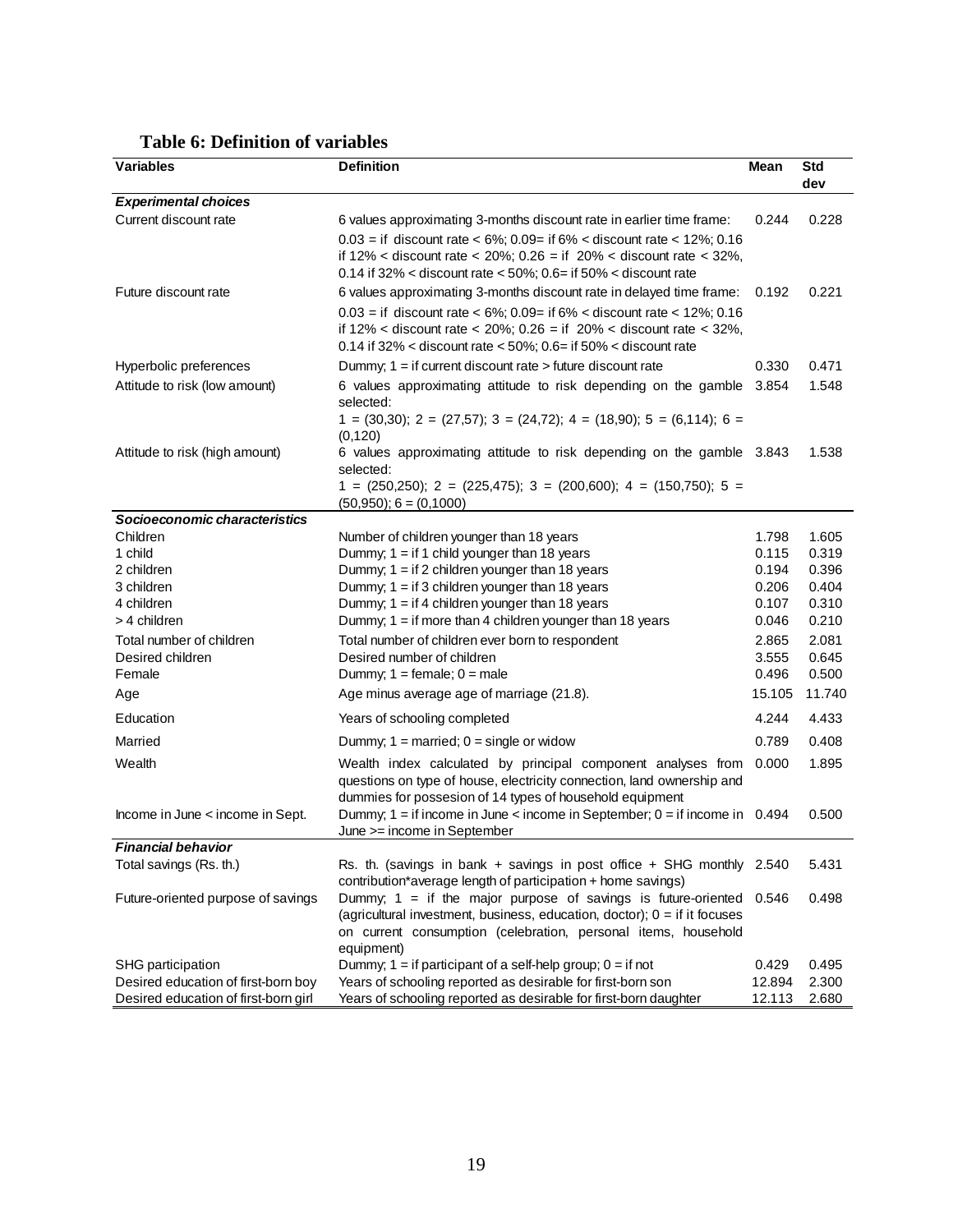| Dependent variable               |                         | Current discount rate |               | Future discount rate |                         |               |  |
|----------------------------------|-------------------------|-----------------------|---------------|----------------------|-------------------------|---------------|--|
|                                  | All                     | Women                 | Men           | Αll                  | Women                   | Men           |  |
|                                  | $\overline{(1)}$        | (2)                   | (3)           | (4)                  | (5)                     | (6)           |  |
|                                  |                         |                       |               |                      |                         |               |  |
| Female                           | $-0.053$                |                       |               | $-0.076$             |                         |               |  |
|                                  | (0.066)                 |                       |               | (0.045)              |                         |               |  |
| Education                        | $-0.013$                | $-0.008$              | $-0.017$      | $-0.014$             | $-0.007$                | $-0.020$      |  |
|                                  | $(0.003)$ ***           | (0.005)               | $(0.004)$ *** | $(0.003)$ ***        | (0.005)                 | $(0.004)$ *** |  |
| Age                              | $-0.011$                | 8.3e-04               | $-0.012$      | -0.012               | $-2.6e-04$              | $-0.014$      |  |
|                                  | $(0.005)^*$             | (0.004)               | (0.007)       | $(0.004)$ ***        | (0.003)                 | $(0.004)$ *** |  |
| Age * Female                     | 0.012                   |                       |               | 0.011                |                         |               |  |
|                                  | $(0.007)^*$             |                       |               | $(0.005)$ **         |                         |               |  |
| $(Age)^2/1000$                   | 0.267                   | $-0.076$              | 0.263         | 0.247                | $-0.057$                | 0.259         |  |
|                                  | $(0.110)$ **            | (0.099)               | $(0.130)^*$   | $(0.073)$ ***        | (0.071)                 | $(0.080)$ *** |  |
| $(Age)^2/1000$ * Female          | $-0.351$                |                       |               | $-0.303$             |                         |               |  |
|                                  | $(0.143)$ <sup>**</sup> |                       |               | $(0.105)$ **         |                         |               |  |
| Wealth                           | $-0.001$                | $-2.2e-04$            | $-0.001$      | 0.002                | $-0.002$                | 0.008         |  |
|                                  | (0.006)                 | (0.007)               | (0.010)       | (0.005)              | (0.008)                 | (0.007)       |  |
| Income in June < income in Sept. | $-0.015$                | 0.016                 | $-0.044$      | $-0.022$             | 0.006                   | $-0.048$      |  |
|                                  | (0.025)                 | (0.026)               | (0.036)       | (0.023)              | (0.029)                 | (0.031)       |  |
| Married                          | 0.081                   | 0.078                 | 0.084         | 0.056                | 0.048                   | 0.075         |  |
|                                  | $(0.041)^*$             | (0.050)               | (0.080)       | (0.047)              | (0.052)                 | (0.071)       |  |
| 1 child                          | -0.067                  | $-0.086$              | $-0.076$      | 0.009                | -0.045                  | $-0.003$      |  |
|                                  | (0.063)                 | $(0.047)^*$           | (0.059)       | (0.050)              | (0.039)                 | (0.048)       |  |
| 2 children                       | $-0.019$                | $-0.082$              | $-0.033$      | 0.042                | 0.003                   | 0.026         |  |
|                                  | (0.045)                 | $(0.046)^*$           | (0.042)       | (0.040)              | (0.046)                 | (0.042)       |  |
| 3 children                       | 0.021                   | $-0.129$              | 0.009         | 0.026                | $-0.106$                | 0.010         |  |
|                                  | (0.062)                 | $(0.047)$ **          | (0.059)       | (0.055)              | $(0.049)$ <sup>**</sup> | (0.059)       |  |
| 4 children                       | $-0.040$                | $-0.179$              | $-0.062$      | 0.059                | $-0.085$                | 0.034         |  |
|                                  | (0.088)                 | $(0.045)$ ***         | (0.090)       | (0.073)              | (0.058)                 | (0.072)       |  |
| > 4 children                     | 0.119                   | $-0.003$              | 0.098         | 0.189                | $-0.012$                | 0.162         |  |
|                                  | (0.074)                 | (0.107)               | (0.061)       | $(0.090)^*$          | (0.127)                 | (0.097)       |  |
| 1 child * Female                 | $-0.028$                |                       |               | $-0.064$             |                         |               |  |
| 2 children * Female              | (0.087)                 |                       |               | (0.068)<br>$-0.046$  |                         |               |  |
|                                  | $-0.070$<br>(0.064)     |                       |               | (0.069)              |                         |               |  |
| 3 children * Female              | $-0.161$                |                       |               | $-0.143$             |                         |               |  |
|                                  | $(0.088)^*$             |                       |               | $(0.073)^*$          |                         |               |  |
| 4 children * Female              | $-0.148$                |                       |               | $-0.153$             |                         |               |  |
|                                  | (0.092)                 |                       |               | (0.090)              |                         |               |  |
| > 4 children * Female            | $-0.131$                |                       |               | $-0.211$             |                         |               |  |
|                                  | (0.147)                 |                       |               | (0.139)              |                         |               |  |
| Constant                         | 0.358                   | 0.261                 | 0.407         | 0.331                | 0.202                   | 0.388         |  |
|                                  | $(0.044)***$            | $(0.059)$ ***         | $(0.056)$ *** | $(0.036)$ ***        | $(0.047)$ ***           | $(0.052)$ *** |  |
| Observations                     | 540                     | 268                   | 272           | 540                  | 268                     | 272           |  |
| R-squared                        | 0.14                    | 0.08                  | 0.17          | 0.14                 | 0.07                    | 0.18          |  |

**Table 7: Determinants of current and future discount rate (whole sample)**

Note: \* significant at 10%; \*\* significant at 5%; \*\*\* significant at 1%. OLS. Standard errors corrected for clustering at the village level. In columns 1,2,3 the dependent variable is current discount rate calculated from the binary choices between amount tomorrow and after three months. In columns 4,5,6 the dependent variable is future discount rate calculated from the binary choices between amount after one year and after one year and three months. The omitted variable is "no children". The variable age equals to actual age minus the average age of marriage 21.8. All the coefficients are intact by this shift except the female dummy, which is now easier to interpret as a gender difference at the age of marriage instead of a gender difference at the time of birth.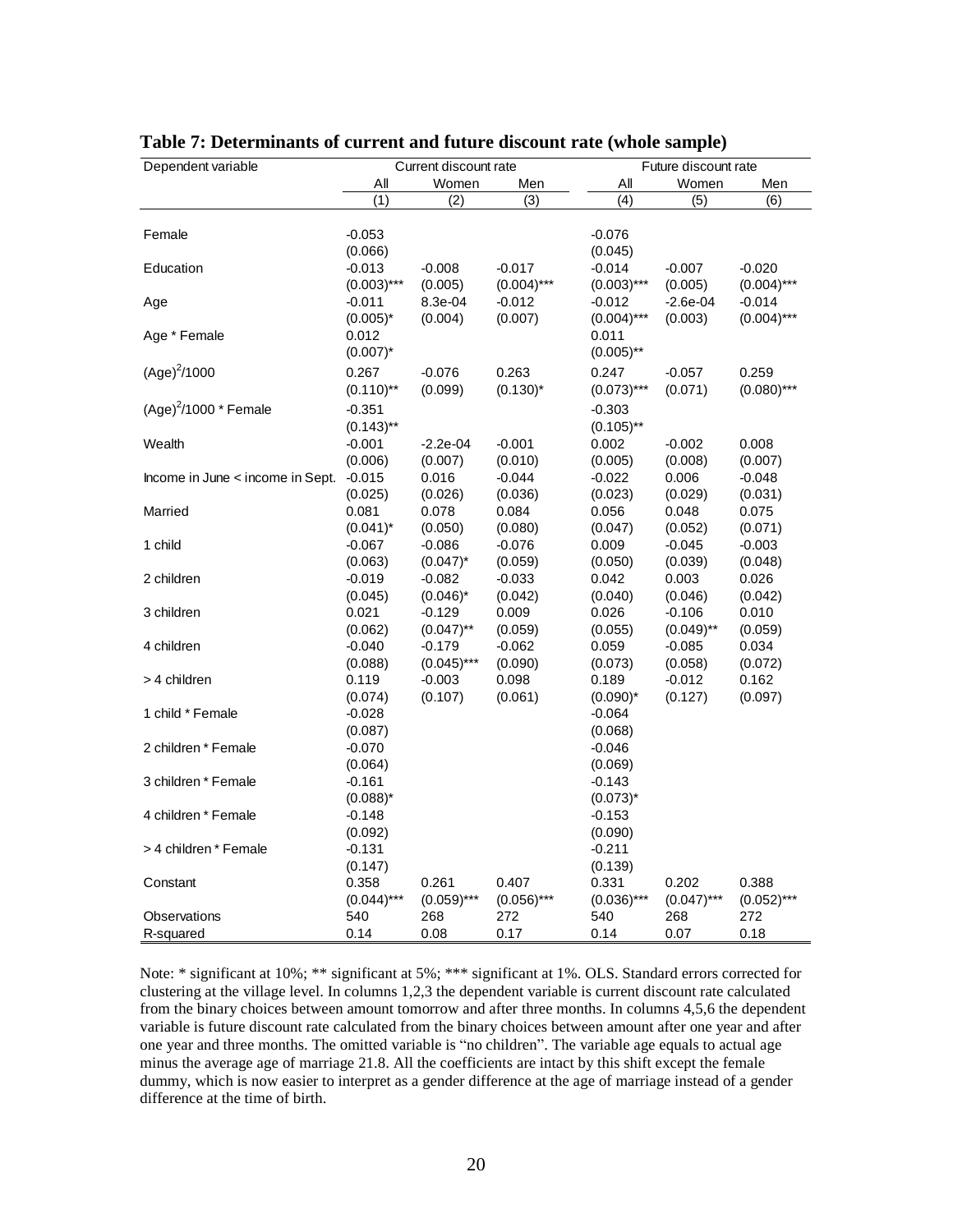| Dependent variable               |               | Current discount rate |               |               | Future discount rate |               |  |  |
|----------------------------------|---------------|-----------------------|---------------|---------------|----------------------|---------------|--|--|
|                                  |               | Married               | Married       |               | Married              | Married       |  |  |
|                                  | All married   | women                 | men           | All married   | women                | men           |  |  |
|                                  | (1)           | (2)                   | (3)           | (4)           | (5)                  | (6)           |  |  |
|                                  |               |                       |               |               |                      |               |  |  |
| Female                           | $-0.047$      |                       |               | $-0.099$      |                      |               |  |  |
|                                  | (0.128)       |                       |               | (0.079)       |                      |               |  |  |
| Education                        | $-0.011$      | $-0.006$              | $-0.016$      | $-0.013$      | $-0.006$             | $-0.020$      |  |  |
|                                  | $(0.004)$ *** | (0.006)               | $(0.004)$ *** | $(0.004)$ *** | (0.005)              | $(0.005)$ *** |  |  |
| Age                              | $-0.018$      | $-0.007$              | $-0.017$      | $-0.018$      | $-0.006$             | $-0.017$      |  |  |
|                                  | $(0.006)$ *** | (0.005)               | $(0.006)$ *** | $(0.003)$ *** | (0.004)              | $(0.003)$ *** |  |  |
| $(Age)^2/1000$                   | 0.011         |                       |               | 0.012         |                      |               |  |  |
|                                  | (0.009)       |                       |               | $(0.006)$ **  |                      |               |  |  |
| $(Age)^2/1000$ * Female          | 0.378         | 0.102                 | 0.355         | 0.345         | 0.073                | 0.319         |  |  |
|                                  | $(0.115)***$  | (0.125)               | $(0.119)***$  | $(0.060)$ *** | (0.110)              | $(0.068)$ *** |  |  |
| $(Age)^2$ * Female               | $-0.302$      |                       |               | $-0.302$      |                      |               |  |  |
|                                  | (0.196)       |                       |               | $(0.140)$ **  |                      |               |  |  |
| Wealth                           | 0.005         | 0.003                 | 0.010         | 0.004         | $-0.002$             | 0.014         |  |  |
|                                  | (0.008)       | (0.010)               | (0.012)       | (0.007)       | (0.010)              | (0.009)       |  |  |
| Income in June < income in Sept. | $-0.017$      | 0.011                 | $-0.045$      | $-0.031$      | 0.004                | $-0.067$      |  |  |
|                                  | (0.030)       | (0.038)               | (0.040)       | (0.028)       | (0.036)              | $(0.038)^*$   |  |  |
| 1 child                          | $-0.090$      | $-0.126$              | $-0.084$      | $-0.015$      | $-0.050$             | $-0.005$      |  |  |
|                                  | (0.064)       | $(0.064)^*$           | (0.066)       | (0.054)       | (0.053)              | (0.054)       |  |  |
| 2 children                       | $-0.025$      | $-0.134$              | $-0.025$      | 0.029         | $-0.032$             | 0.032         |  |  |
|                                  | (0.047)       | $(0.052)$ **          | (0.047)       | (0.046)       | (0.053)              | (0.042)       |  |  |
| 3 children                       | 0.019         | $-0.185$              | 0.017         | 0.017         | $-0.143$             | 0.017         |  |  |
|                                  | (0.064)       | $(0.055)$ ***         | (0.063)       | (0.063)       | $(0.060)$ **         | (0.061)       |  |  |
| 4 children                       | $-0.037$      | $-0.211$              | $-0.045$      | 0.052         | $-0.107$             | 0.045         |  |  |
|                                  | (0.090)       | $(0.049)$ ***         | (0.092)       | (0.077)       | $(0.059)^*$          | (0.075)       |  |  |
| > 4 children                     | 0.119         | $-0.068$              | 0.109         | 0.181         | $-0.074$             | 0.169         |  |  |
|                                  | $(0.063)^{*}$ | (0.094)               | $(0.061)^*$   | $(0.094)^*$   | (0.106)              | $(0.094)$ *   |  |  |
| 1 child * Female                 | $-0.032$      |                       |               | $-0.030$      |                      |               |  |  |
|                                  | (0.091)       |                       |               | (0.082)       |                      |               |  |  |
| 2 children * Female              | $-0.103$      |                       |               | $-0.052$      |                      |               |  |  |
|                                  | (0.070)       |                       |               | (0.078)       |                      |               |  |  |
| 3 children * Female              | $-0.200$      |                       |               | $-0.154$      |                      |               |  |  |
|                                  | $(0.085)$ **  |                       |               | (0.091)       |                      |               |  |  |
| 4 children * Female              | $-0.170$      |                       |               | $-0.150$      |                      |               |  |  |
|                                  | (0.101)       |                       |               | (0.098)       |                      |               |  |  |
| > 4 children * Female            | $-0.186$      |                       |               | -0.252        |                      |               |  |  |
|                                  | (0.116)       |                       |               | $(0.132)^{*}$ |                      |               |  |  |
| Constant                         | 0.510         | 0.439                 | 0.540         | 0.455         | 0.322                | 0.496         |  |  |
|                                  | $(0.079)$ *** | $(0.084)$ ***         | $(0.081)$ *** | $(0.055)$ *** | $(0.066)$ ***        | $(0.055)$ *** |  |  |
| Observations                     | 426           | 209                   | 217           | 426           | 209                  | 217           |  |  |
| R-squared                        | 0.14          | 0.13                  | 0.15          | 0.16          | 0.10                 | 0.18          |  |  |

## **Table 8: Determinants of current and future discount rate (sub-sample of married individuals)**

Note: \* significant at 10%; \*\* significant at 5%; \*\*\* significant at 1%. OLS. Standard errors corrected for clustering at the village level. In columns 1,2,3 the dependent variable is current discount rate calculated from the binary choices between amount tomorrow and after three months. In columns 4,5,6 the dependent variable is future discount rate calculated from the binary choices between amount after one year and after one year and three months. The omitted variable is "no children". The variable age equals to actual age minus the average age of marriage 21.8. All the coefficients are intact by this shift except the female dummy, which is now easier to interpret as a gender difference at the age of marriage instead of a gender difference at the time of birth.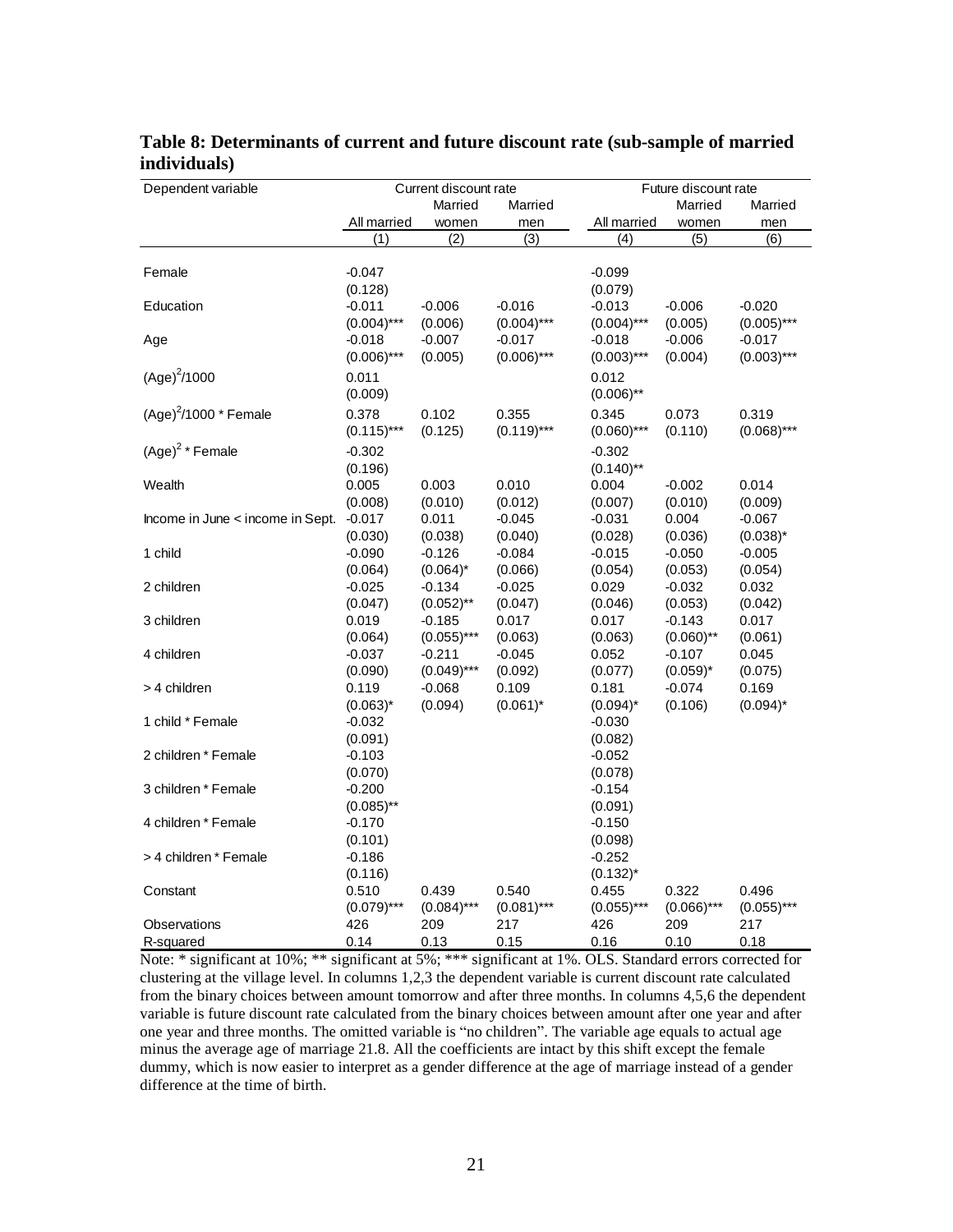| Dependent variable          | Current discount rate |               | Future discount rate |              |  |  |
|-----------------------------|-----------------------|---------------|----------------------|--------------|--|--|
|                             |                       | Married       |                      | Married      |  |  |
|                             | All women             | women         | All women            | women        |  |  |
|                             | (1)                   | (2)           | (3)                  | (4)          |  |  |
|                             |                       |               |                      |              |  |  |
| Education                   | $-0.009$              | $-0.009$      | $-0.007$             | $-0.006$     |  |  |
|                             | $(0.005)^*$           | (0.006)       | (0.005)              | (0.005)      |  |  |
| Age                         | 0.001                 | $-0.014$      | 0.003                | $-0.008$     |  |  |
|                             | (0.009)               | (0.011)       | (0.006)              | (0.009)      |  |  |
| $(Age)^{2}/1000$            | $-0.036$              | 0.137         | $-0.063$             | 0.056        |  |  |
|                             | (0.113)               | (0.133)       | (0.079)              | (0.117)      |  |  |
| Wealth                      | 0.002                 | 0.007         | $-0.001$             | $-0.002$     |  |  |
|                             | (0.007)               | (0.010)       | (0.008)              | (0.010)      |  |  |
| Relative income             | 0.016                 | 0.012         | 0.002                | $-3.9e-04$   |  |  |
|                             | (0.026)               | (0.037)       | (0.028)              | (0.036)      |  |  |
| Married                     | 0.065                 |               | 0.053                |              |  |  |
|                             | (0.051)               |               | (0.054)              |              |  |  |
| 1 son below 18 years        | $-0.047$              | $-0.058$      | 0.002                | $-0.004$     |  |  |
|                             | (0.049)               | (0.050)       | (0.031)              | (0.033)      |  |  |
| 2 sons below 18 years       | $-0.098$              | $-0.121$      | $-0.065$             | $-0.080$     |  |  |
|                             | $(0.038)$ **          | $(0.035)$ *** | $(0.034)^*$          | $(0.036)$ ** |  |  |
| >2 sons below 18 years      | $-0.139$              | $-0.164$      | $-0.063$             | $-0.075$     |  |  |
|                             | $(0.053)$ **          | $(0.059)$ **  | (0.057)              | (0.065)      |  |  |
| 1 daughter below 18 years   | $-0.030$              | $-0.057$      | $-0.020$             | $-0.037$     |  |  |
|                             | (0.028)               | (0.042)       | (0.031)              | (0.034)      |  |  |
| 2 daughters below 18 years  | $-0.017$              | $-0.023$      | $-0.082$             | $-0.093$     |  |  |
|                             | (0.044)               | (0.052)       | $(0.037)$ **         | $(0.040)$ ** |  |  |
| >2 daughters below 18 years | $-0.025$              | $-0.055$      | $-0.027$             | $-0.059$     |  |  |
|                             | (0.068)               | (0.059)       | (0.063)              | (0.053)      |  |  |
| Constant                    | 0.249                 | 0.646         | 0.164                | 0.459        |  |  |
|                             | (0.156)               | $(0.232)$ **  | (0.103)              | $(0.160)$ ** |  |  |
| Observations                | 268                   | 209           | 268                  | 209          |  |  |
| R-squared                   | 0.07                  | 0.11          | 0.06                 | 0.09         |  |  |

|  |  |  |  |  |  |  |  |  |  | Table 9: Discount rates and number of sons and daughters |
|--|--|--|--|--|--|--|--|--|--|----------------------------------------------------------|
|--|--|--|--|--|--|--|--|--|--|----------------------------------------------------------|

Note: \* significant at 10%; \*\* significant at 5%; \*\*\* significant at 1%. Standard errors corrected for clustering at the village level. In columns 1 and 2 the dependent variable is current discount rate calculated from the binary choices between amount tomorrow and after three months. In columns 3 and 4 the dependent variable is future discount rate calculated from the binary choices between amount after one year and after one year and three months.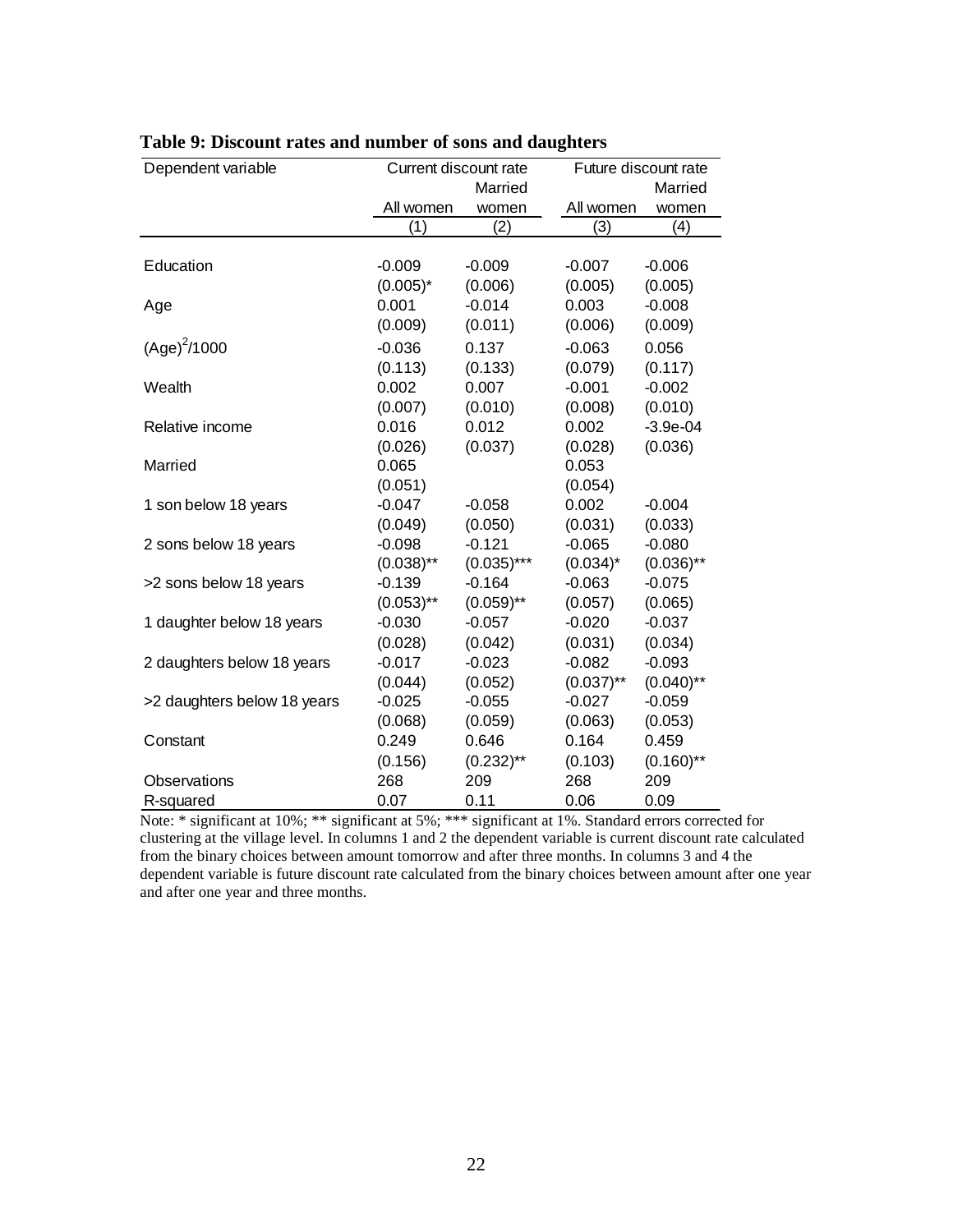| Dependent variable                      |                          |                           | <b>Current discount rate</b> |                           |                     |                       |                           | <b>Future discount rate</b> |                     |                     |
|-----------------------------------------|--------------------------|---------------------------|------------------------------|---------------------------|---------------------|-----------------------|---------------------------|-----------------------------|---------------------|---------------------|
|                                         | All women<br>(1)         | All women<br>(2)          | All women<br>(3)             | All women<br>(4)          | All women<br>(5)    | All women<br>(6)      | All women<br>(7)          | All women<br>(8)            | All women<br>(9)    | All women<br>(10)   |
| Total number of children                | $-0.044$<br>$(0.016)$ ** | $-0.015$<br>(0.019)       | $-0.008$<br>(0.008)          |                           |                     | $-0.025$<br>(0.026)   | $-0.005$<br>(0.028)       | $-0.005$<br>(0.007)         |                     |                     |
| (Total number of children) <sup>2</sup> | 0.004<br>$(0.002)$ ***   | 0.002<br>(0.002)          |                              |                           |                     | 0.002<br>(0.002)      | 0.001<br>(0.003)          |                             |                     |                     |
| Children                                |                          | $-0.093$<br>$(0.031)$ *** |                              | $-0.037$<br>$(0.011)$ *** |                     |                       | $-0.059$<br>$(0.033)^{*}$ |                             | $-0.023$<br>(0.013) |                     |
| $(Children)^2$                          |                          | 0.016<br>$(0.007)$ **     |                              |                           |                     |                       | 0.009<br>(0.008)          |                             |                     |                     |
| > 4 children                            |                          |                           | 0.110<br>(0.107)             | 0.216<br>$(0.108)^*$      |                     |                       |                           | 0.048<br>(0.113)            | 0.113<br>(0.108)    |                     |
| Age                                     | $2.1e-04$<br>(0.009)     | 0.006<br>(0.007)          | $-0.006$<br>(0.009)          | 0.002<br>(0.007)          | $-0.007$<br>(0.009) | $-1.0e-04$<br>(0.005) | 0.004<br>(0.005)          | $-0.003$<br>(0.006)         | 0.002<br>(0.005)    | $-0.004$<br>(0.007) |
| $(Age)^2/1000$                          | 0.003<br>(0.110)         | $-0.101$<br>(0.089)       | 0.079<br>(0.120)             | $-0.047$<br>(0.093)       | 0.083<br>(0.120)    | $-0.010$<br>(0.064)   | $-0.078$<br>(0.068)       | 0.031<br>(0.075)            | $-0.047$<br>(0.065) | 0.035<br>(0.085)    |
| Socioeconomic characteristics           | yes                      | yes                       | yes                          | yes                       | yea                 | yes                   | yes                       | yes                         | yes                 | yes                 |
| Observations<br>R-squared               | 268<br>0.04              | 268<br>0.08               | 268<br>0.04                  | 268<br>0.07               | 268<br>0.03         | 268<br>0.03           | 268<br>0.05               | 268<br>0.03                 | 268<br>0.04         | 268<br>0.02         |

**Table 10: Discount rates and the number of children** 

Note: \* significant at 10%; \*\* significant at 5%; \*\*\* significant at 1%. Standard errors corrected for clustering at the village level. In columns 1,2,3,4,5 the dependent variable is current discount rate calculated from the binary choices between amount tomorrow and after three months. In columns 6,7,8,9,10 the dependent variable is future discount rate calculated from the binary choices between amount after one year and after one year and three months. The variable "Total number of children" is all children ever born to a participant (including those who are already adult). The variable "Children" is number of children below 18 years.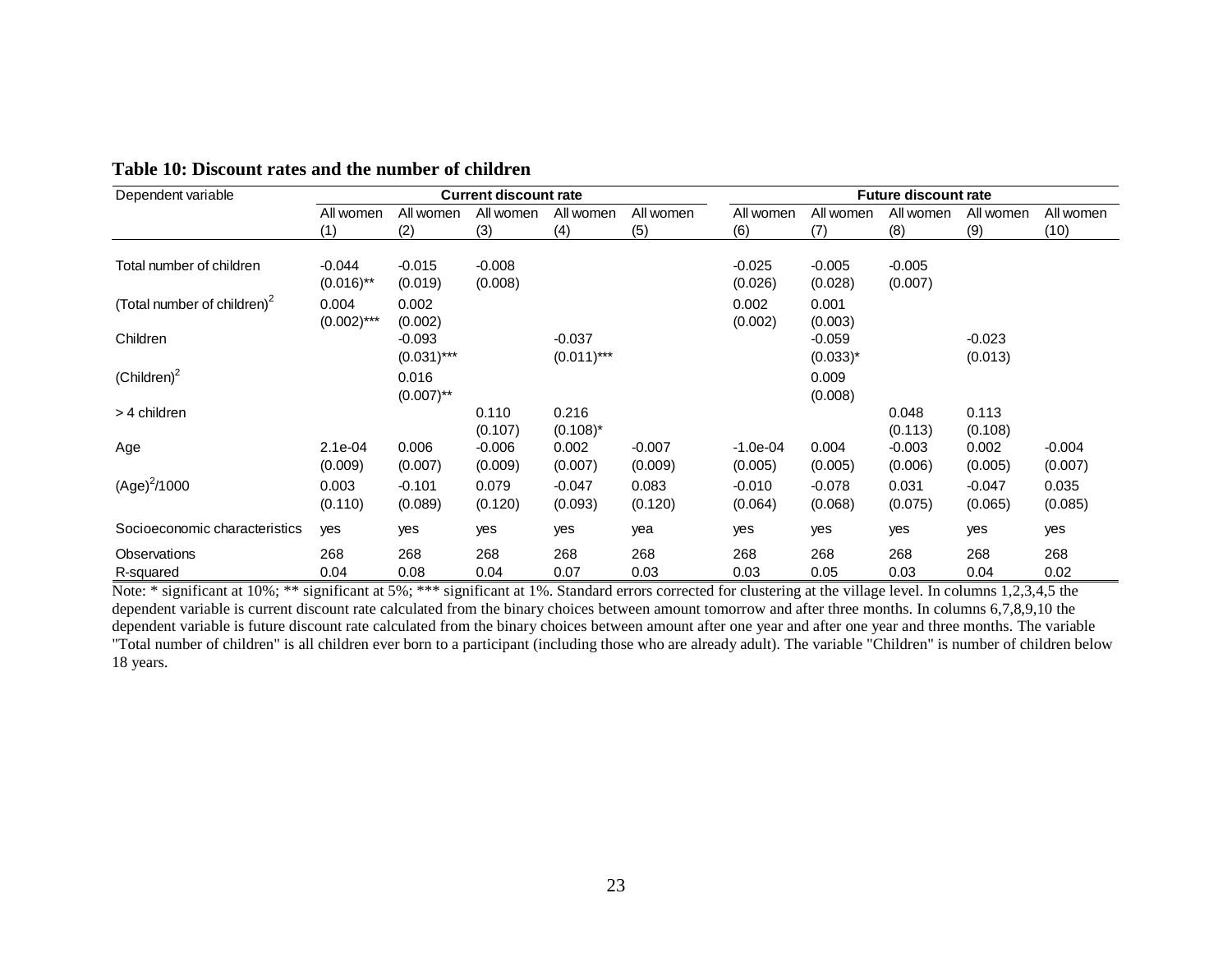|                                      | <b>Current discount</b><br>rate |                   |       | Future discount   |                   |          |
|--------------------------------------|---------------------------------|-------------------|-------|-------------------|-------------------|----------|
|                                      |                                 |                   |       | rate              |                   |          |
|                                      | Low                             | High              |       | Low               | High              |          |
| <b>Female</b>                        |                                 |                   |       |                   |                   |          |
| Total savings (Rs. th.)              | 2.078<br>(2.626)                | 1.669<br>(2.414)  |       | 2.165<br>(2.616)  | 1.530<br>(2.410)  | $^\star$ |
| Future-oriented purpose of savings   | 0.646<br>(0.480)                | 0.500<br>(0.503)  | $***$ | 0.684<br>(0.466)  | 0.438<br>(0.499)  | $***$    |
| SHG participation                    | 0.688<br>(0.465)                | 0.587<br>(0.495)  |       | 0.721<br>(0.450)  | 0.531<br>(0.502)  | $***$    |
| Desired education of first-born boy  | 13.116<br>(1.756)               | 12.593<br>(2.149) | **    | 13.088<br>(1.759) | 12.674<br>(2.139) |          |
| Desired education of first-born girl | 12.340<br>2.381                 | 11.869<br>2.656   |       | 12.331<br>2.463   | 11.895<br>2.516   |          |
| <b>Male</b>                          |                                 |                   |       |                   |                   |          |
| Total savings (Rs. th.)              | 3.571<br>(8.412)                | 2.545<br>(5.039)  |       | 3.372<br>(6.392)  | 2.857<br>(8.008)  |          |
| Future-oriented purpose of savings   | 0.577<br>(0.496)                | 0.391<br>(0.490)  | ***   | 0.514<br>(0.502)  | 0.480<br>(0.502)  |          |
| SHG participation                    | 0.213<br>(0.411)                | 0.198<br>(0.400)  |       | 0.228<br>(0.421)  | 0.183<br>(0.388)  |          |
| Desired education of first-born boy  | 13.391<br>(2.146)               | 12.148<br>(3.026) | ***   | 13.053<br>(2.606) | 12.609<br>(2.665) |          |
| Desired education of first-born girl | 12.515<br>(2.472)               | 11.429<br>(3.246) | ***   | 12.211<br>(2.711) | 11.857<br>(3.059) |          |

## **Table 11: Discount rates, savings and desired education**

Note: Means, standard deviations in parentheses. Difference of means (t-test): \* significant at 10%; \*\* significant at 5%; \*\*\* significant at 1%.